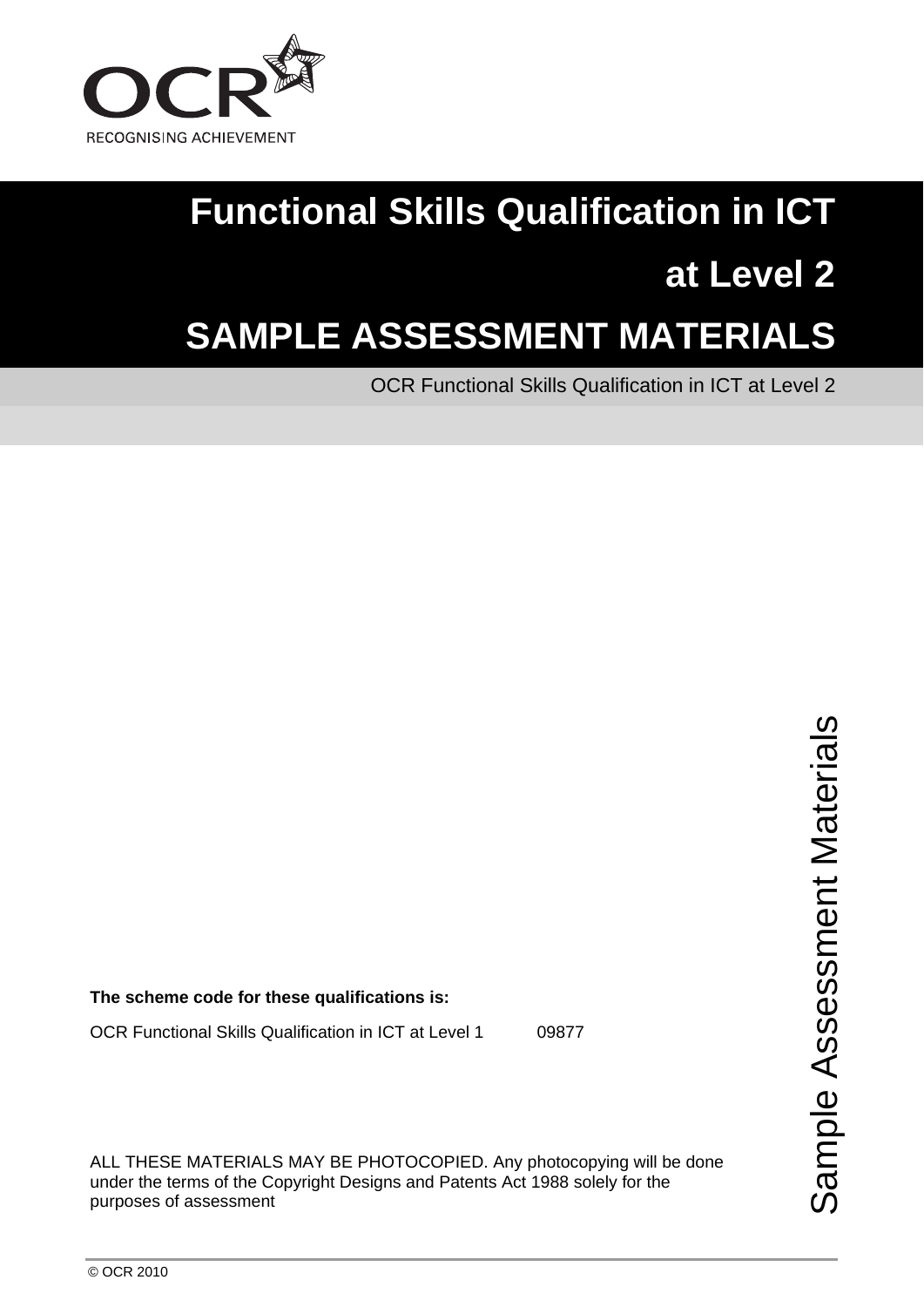

#### **OXFORD CAMBRIDGE AND RSA EXAMINATIONS**

#### **LEVEL 2 FUNCTIONAL SKILLS**

#### **INFORMATION AND COMMUNICATION TECHNOLOGY 09877**

### **PART A – TASK AND ANSWER BOOKLET**

This assessment may be taken within these dates

#### **SAMPLE ASSESSMENT MATERIAL CONSUMING THE TIME: 15 MINUTES**

#### **INSTRUCTIONS**

Fill in all the boxes below. Use BLOCK LETTERS.

| Centre name                   |  |  |  |  |  |  |  |  |  |
|-------------------------------|--|--|--|--|--|--|--|--|--|
| Centre number                 |  |  |  |  |  |  |  |  |  |
| Your OCR candidate number     |  |  |  |  |  |  |  |  |  |
| Your surname or family name   |  |  |  |  |  |  |  |  |  |
| Your first forename (if any)  |  |  |  |  |  |  |  |  |  |
| Your second forename (if any) |  |  |  |  |  |  |  |  |  |
| Date of birth                 |  |  |  |  |  |  |  |  |  |

#### **YOU NEED**

- This task and answer booklet.
- Access to a computer, software and a printer.
- A pen with black ink.

#### **YOU HAVE 15 MINUTES TO COMPLETE THE TASK**

- Space has been provided in this booklet for you to write your answers but you may word process your answers if you prefer. Ensure that each answer is numbered correctly eg 1b).
- Printing may be carried out after the time allocated for this assessment.
- When you have finished, check that your name appears on EVERY printout. Printouts without names will be awarded no marks.
- Insert your printouts into this booklet in the correct order and hand it to your supervisor when you have completed both Part A and Part B of this test.

| <b>FOR EXAMINERS' USE</b><br><b>ONLY</b> |    |  |  |  |  |  |
|------------------------------------------|----|--|--|--|--|--|
| Task No.<br>Mark                         |    |  |  |  |  |  |
| 1а                                       |    |  |  |  |  |  |
| 1b                                       |    |  |  |  |  |  |
| Total                                    | 78 |  |  |  |  |  |

QCA Accreditation number – K/601/2284 **09877**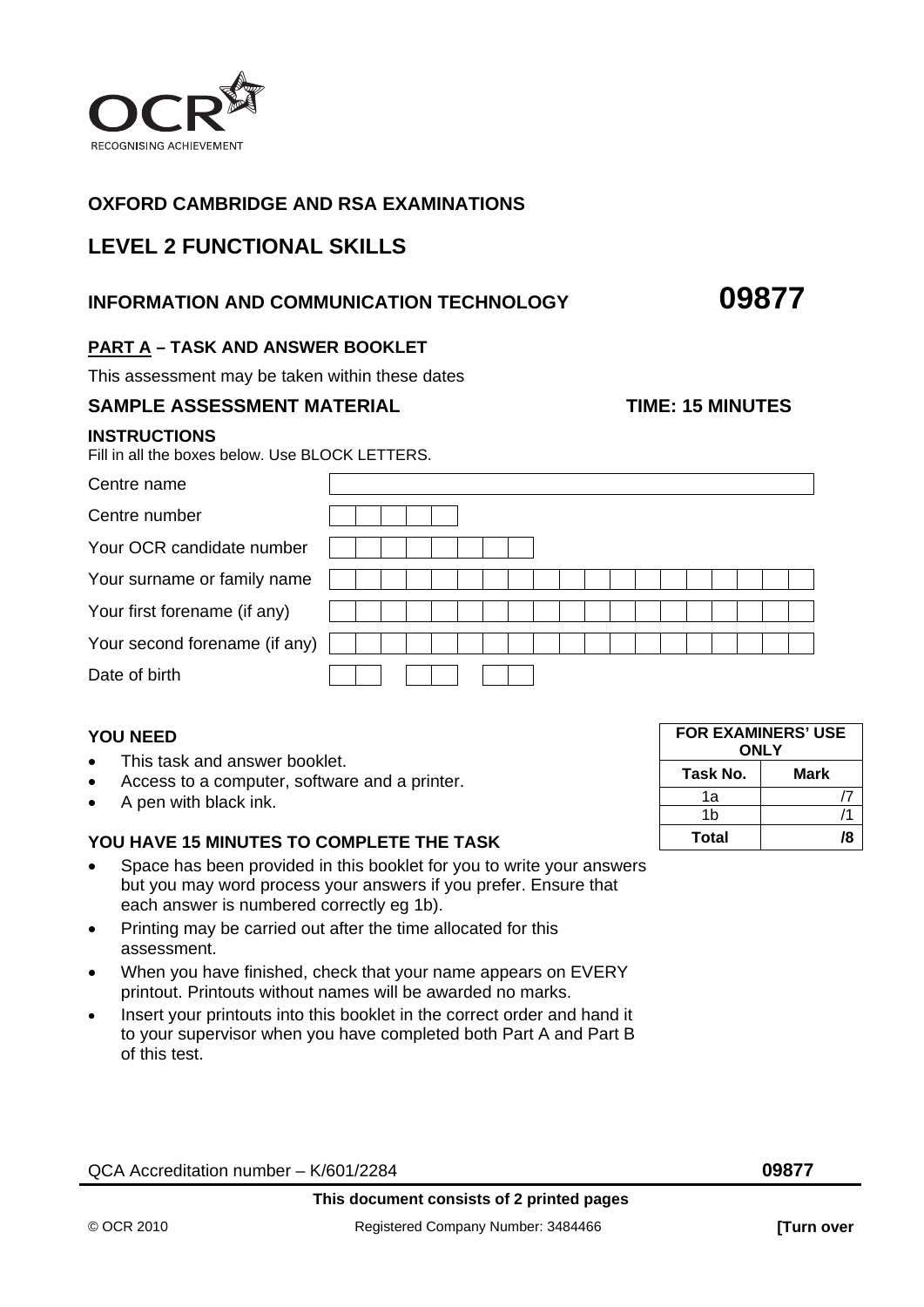**Ali is the manager of the sales department of a company. You need to carry out the following task for Ali.** 

#### **TASK 1**

a) Ali needs a map or diagram that shows the location of **The Village Hotel, Coventry, UK**. The annual sales conference is being held at this hotel and Ali wants to show those attending the conference exactly where the hotel is.

Find a suitable map or diagram on the internet.

 Save a copy of the map or diagram you find. You will need the file you save to complete Task 2c in Part B of this test.

#### **Evidence you must provide**

Screen dump(s) of the search you carried out.

A printout of the map or diagram.

**(7 marks)** 

b) Why is it important to guard against computer viruses when downloading information from the internet?

\_\_\_\_\_\_\_\_\_\_\_\_\_\_\_\_\_\_\_\_\_\_\_\_\_\_\_\_\_\_\_\_\_\_\_\_\_\_\_\_\_\_\_\_\_\_\_\_\_\_\_\_\_\_\_\_\_\_\_\_\_\_\_\_\_\_\_\_\_

\_\_\_\_\_\_\_\_\_\_\_\_\_\_\_\_\_\_\_\_\_\_\_\_\_\_\_\_\_\_\_\_\_\_\_\_\_\_\_\_\_\_\_\_\_\_\_\_\_\_\_\_\_\_\_\_\_\_\_\_\_\_\_\_\_\_\_\_\_

**(1 mark)** 

#### **END OF PART A**

Check that your name appears on EVERY printout. Insert your printouts, into this booklet in the correct order, and hand it to the supervisor when you have completed both Part A and Part B of this test. **Printouts without your name will be awarded no marks.** 

Printouts required:

Printout(s) / screen dump(s) showing how the map or diagram was found Printout of map or diagram of location of The Village Hotel, Coventry, UK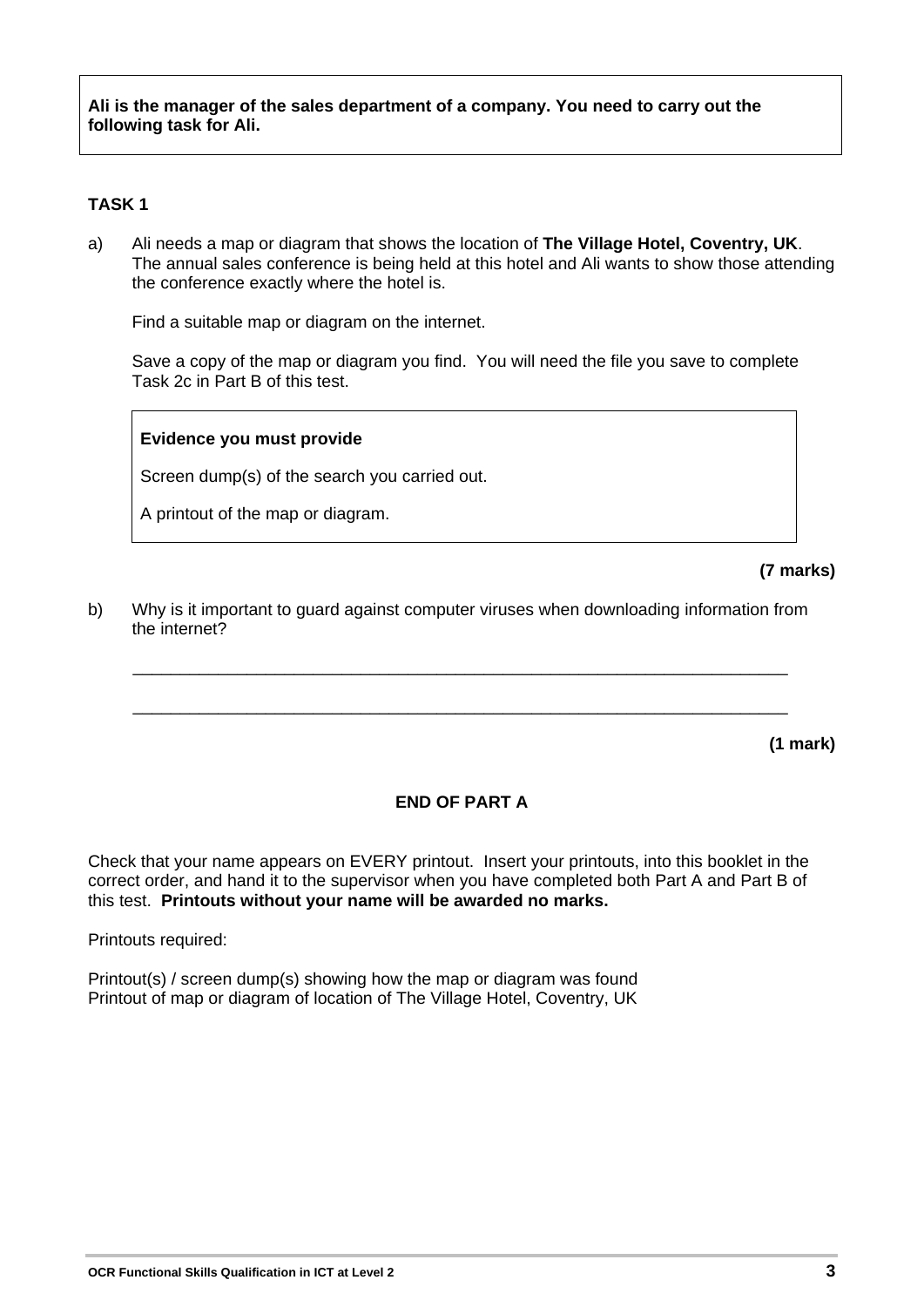

#### **OXFORD CAMBRIDGE AND RSA EXAMINATIONS**

### **LEVEL 2 FUNCTIONAL SKILLS**

#### **INFORMATION AND COMMUNICATION TECHNOLOGY 09877**

#### **PART B – TASK AND ANSWER BOOKLET**

This assessment may be taken within these dates

#### **SAMPLE ASSESSMENT MATERIAL TIME: 1 HOUR 45 MINUTES**

#### **INSTRUCTIONS**

Fill in all the boxes below. Use BLOCK LETTERS.

| Centre name                   |  |  |  |  |  |  |  |  |  |  |
|-------------------------------|--|--|--|--|--|--|--|--|--|--|
| Centre number                 |  |  |  |  |  |  |  |  |  |  |
| Your OCR candidate number     |  |  |  |  |  |  |  |  |  |  |
| Your surname or family name   |  |  |  |  |  |  |  |  |  |  |
| Your first forename (if any)  |  |  |  |  |  |  |  |  |  |  |
| Your second forename (if any) |  |  |  |  |  |  |  |  |  |  |
| Date of birth                 |  |  |  |  |  |  |  |  |  |  |

#### **YOU NEED**

- This task and answer booklet.
- The Resource Booklet for this part of the test.
- Access to a computer, software and a printer.
- Access to the data files listed below. Your supervisor will tell you where these are stored.

| march 2010 newsletter text | units sold 2009 |
|----------------------------|-----------------|
| units sold 2008            | units sold 2010 |

• A pen with black ink.

#### **YOU HAVE 1 HOUR 45 MINUTES TO COMPLETE THE TASK**

- Printing may be carried out after the time allocated for this assessment.
- When you have finished, check that your name appears on EVERY printout. Printouts without names will be awarded no marks.
- Insert your printouts into this booklet in the correct order and hand it to your supervisor.

QCA Accreditation number – 500/8509/8 **09877** 

| <b>FOR EXAMINERS' USE</b><br>ONLY |     |  |  |  |  |  |
|-----------------------------------|-----|--|--|--|--|--|
| Task No.<br>Mark                  |     |  |  |  |  |  |
| 2a                                | /16 |  |  |  |  |  |
| 2b                                | /19 |  |  |  |  |  |
| 2c                                | /18 |  |  |  |  |  |
| 2d                                | /4  |  |  |  |  |  |
| 2e                                | /5  |  |  |  |  |  |
| Total                             | /62 |  |  |  |  |  |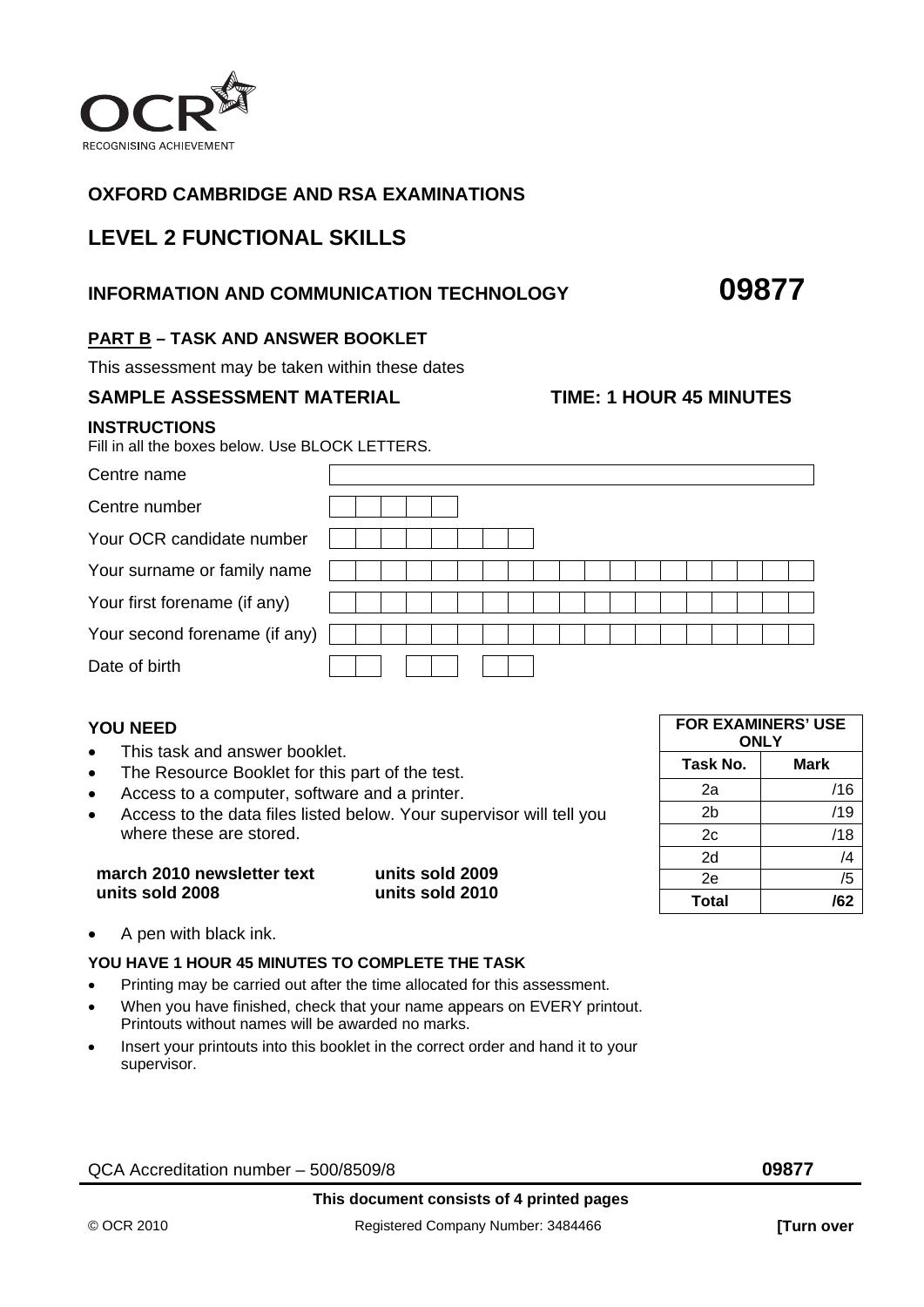**Ali is the manager of the sales department of a company. You need to carry out the following tasks for Ali.** 

**Save your work regularly. You should save any files you create so it is clear to Ali what is in them.** 

Ali has provided you with the files listed below.

**march 2010 newsletter text units sold 2008 units sold 2009 units sold 2010** 

#### **TASK 2**

Ali has decided that the sales department needs a monthly newsletter. Ali wants the March 2010 newsletter to include sales data and details of the annual sales conference. Ali wants you to produce the March 2010 newsletter.

He has provided the text he wants in the newsletter in a file. You need to prepare other information required for the newsletter. You will do this in steps a) and b).

a) Produce a chart that shows the five regions that have sold the most units so far in 2010. The chart should show the units sold in January and February.

The data is in one of the files Ali has provided.

#### **Evidence you must provide**

A printout of the chart created.

**(16 marks)**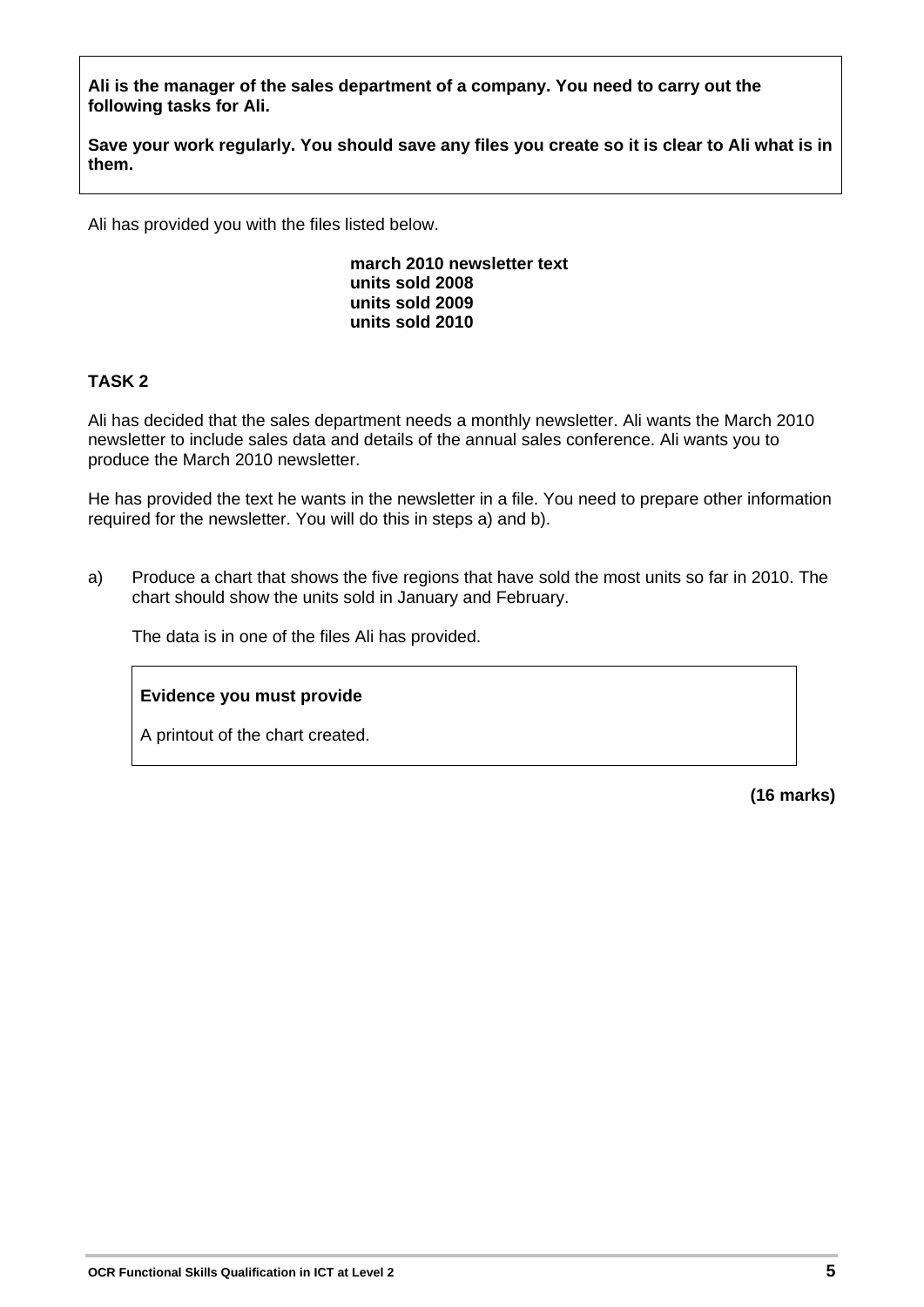b) Produce a list showing those regions where the percentage increase in sales from January to February 2010 was less than 2%. The list should include the units sold in both months and the percentage increase values.

 (For each region, the percentage increase in sales is the units sold in February minus the units sold in January, with this result divided by the units sold in January.)

#### **Evidence you must provide**

A printout showing those regions where the percentage increase in sales from January to February was less than 2%.

A printout of how you used ICT to carry out your calculations i.e. a formula printout.

**(19 marks)** 

- c) Produce the newsletter for the sales department for March 2010. You must include in the newsletter:
	- the text Ali has provided in a file
	- the chart you have produced in Task 2a)
	- the list you have produced in Task 2b)
	- the map or diagram you found in Task 1a).

 Ali has provided two newsletters produced by other departments for your information. These are in your Resource Booklet.

#### **Evidence you must provide**

A printout of the newsletter.

**(18 marks)** 

d) Prepare an email to Ali. He wants you to send him the newsletter and the files you used to create it in case he needs to edit anything.

Ali's email address is ali@progress-media.co.uk

(You just have to prepare the email. You do not have to send it).

#### **Evidence you must provide**

Screen dump(s) showing the email you have prepared.

**(4 marks)**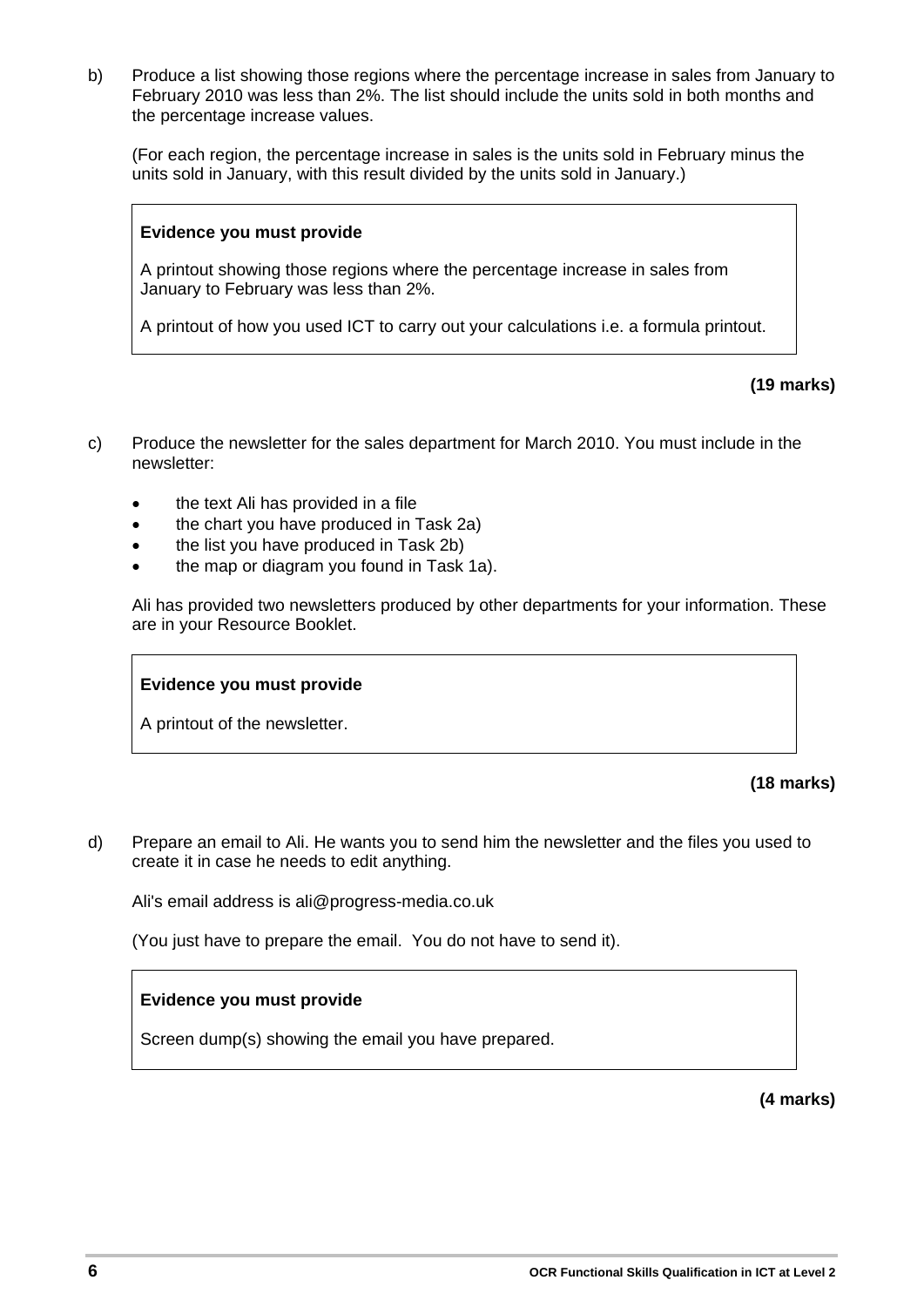e) Organise the files you have used and those you have created so they can be found easily.

#### **Evidence you must provide**

Screen dump(s) showing how you have organised all the files.

**(5 marks)** 

#### **END OF TEST**

Check that your name appears on EVERY printout. Insert your printouts into this booklet, in the correct order, and hand it to the supervisor. **Printouts without your name will be awarded no marks.** 

Printouts:

Printout of chart Printout showing those regions where the percentage increase was less than 2% Printout showing how ICT was used for calculations Printout of newsletter Screen dump showing evidence of the email you have prepared Screen dump(s) showing the organisation of your files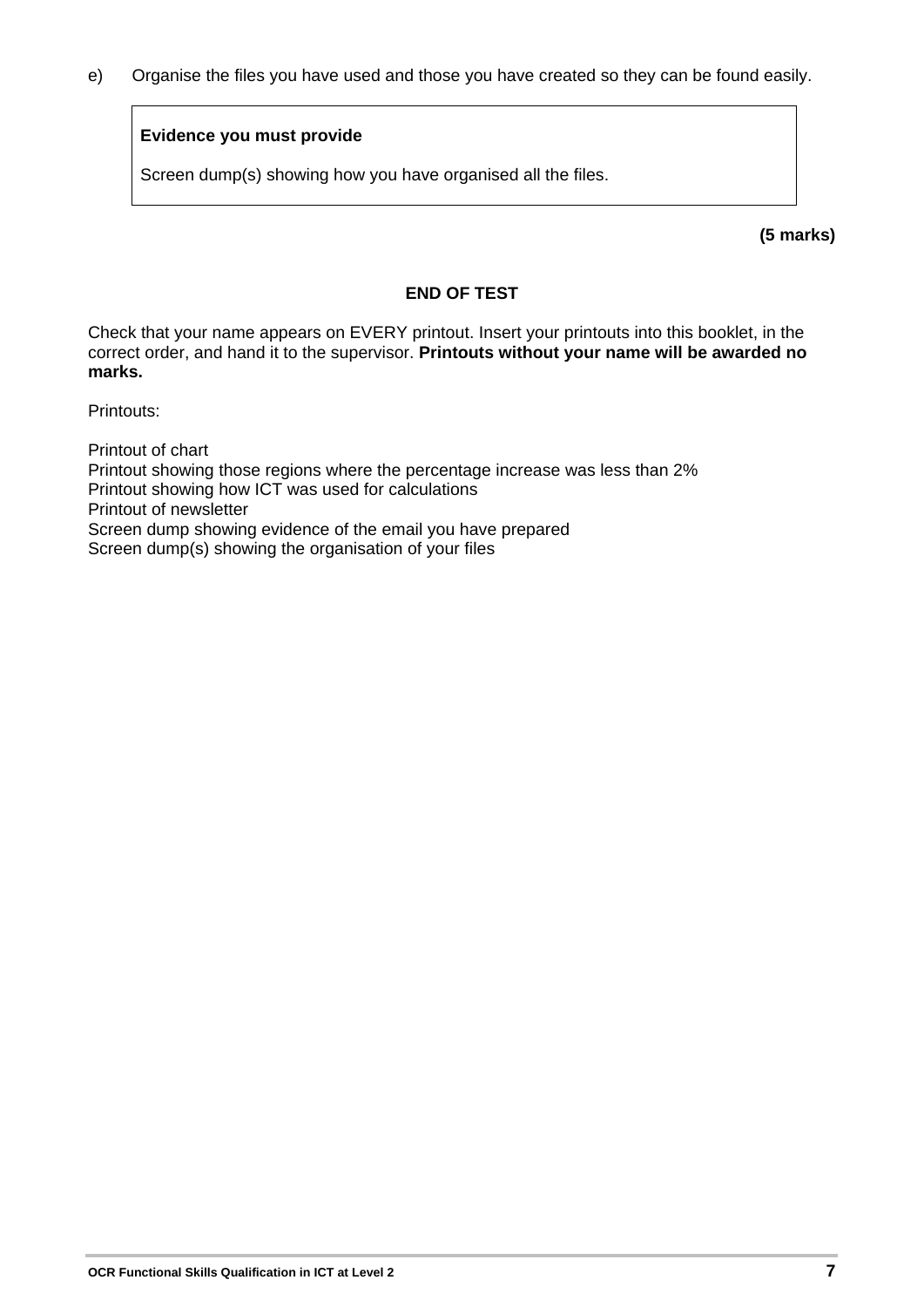

#### **OXFORD CAMBRIDGE AND RSA EXAMINATIONS**

### **LEVEL 2 FUNCTIONAL SKILLS**

**INFORMATION AND COMMUNICATION TECHNOLOGY 09877**

**SAMPLE ASSESSMENT MATERIAL** 

## **PART B – RESOURCE BOOKLET**

This booklet contains information needed to answer Part B of the OCR Functional Skills ICT sample assessment tasks.

QCA Accreditation Number – 500/8509/8 **09877**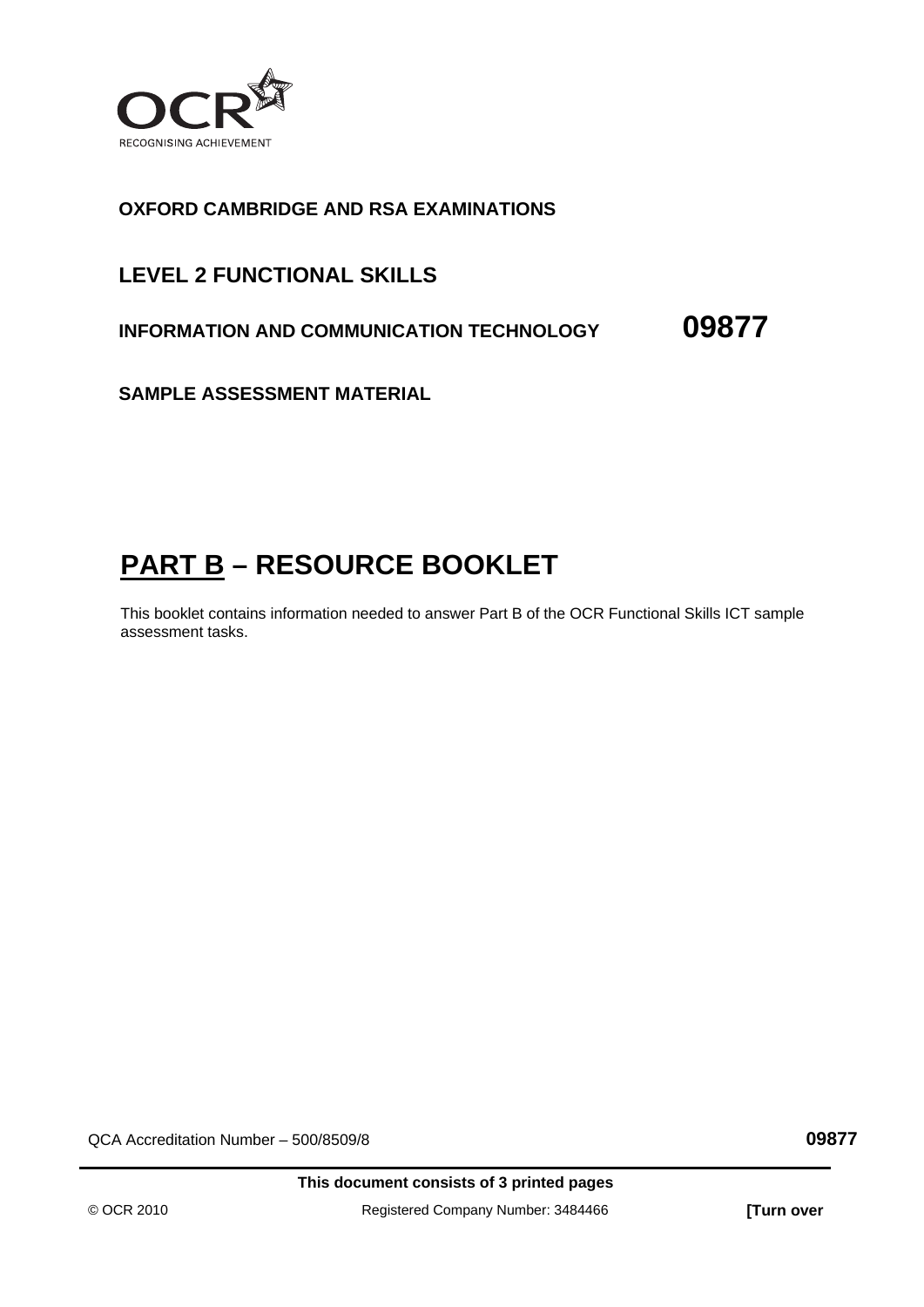## **MARKETING DEPARTMENT NEWSLETTER**

## **February 2010**

#### **New website launch**

This month sees the launch of our new website which has been redesigned and rebranded. The website has been re-launched with a vibrant new look, new content and significant layout updates and features.

As well as an enhanced experience for all our customers the new website will also provide our suppliers with a fresh new advertising medium to promote their new product lines.

Our market research shows that most of our customers fit within those age groups that represent the largest sectors of the UK's population, that is 25 to 39 year olds. This is clearly shown on the graph to the right.

Our research also tells us that these age groups buy more than 50% of their purchases on line. We feel that we need to tap into this market and do so aggressively.

Our new website provides us with a global reach that we have never known before and, at a lower cost.

The marketing department is now open 24/7.



#### **Weston Juniors Football League**

We are pleased to announce that we have renewed our sponsorship deal with the committee of the Weston Juniors Football League for 2010. The 2009 trophy winners are shown below.

| Trophy       | Winner                 | Manager                  |
|--------------|------------------------|--------------------------|
| Under 12 Cup | Lambshill 11           | Sam Jones                |
| Under 13 Cup | Downie United          | <b>Mohammed Pourgoli</b> |
| Under 14 Cup | <b>Batten Harriers</b> | <b>Mary Grant</b>        |
| Under 15 Cup | Lenton Under 15s       | Sean Ransom              |

#### **April 2010 Sales Conference**

Our sales department is holding its annual sales conference in April of this year. They have invited all of the marketing department to take part in some sessions they think will be of interest to us.

Further details of the venue, dates and times will be published in our March 2010 newsletter. Until then …

#### **HAPPY MARKETING!**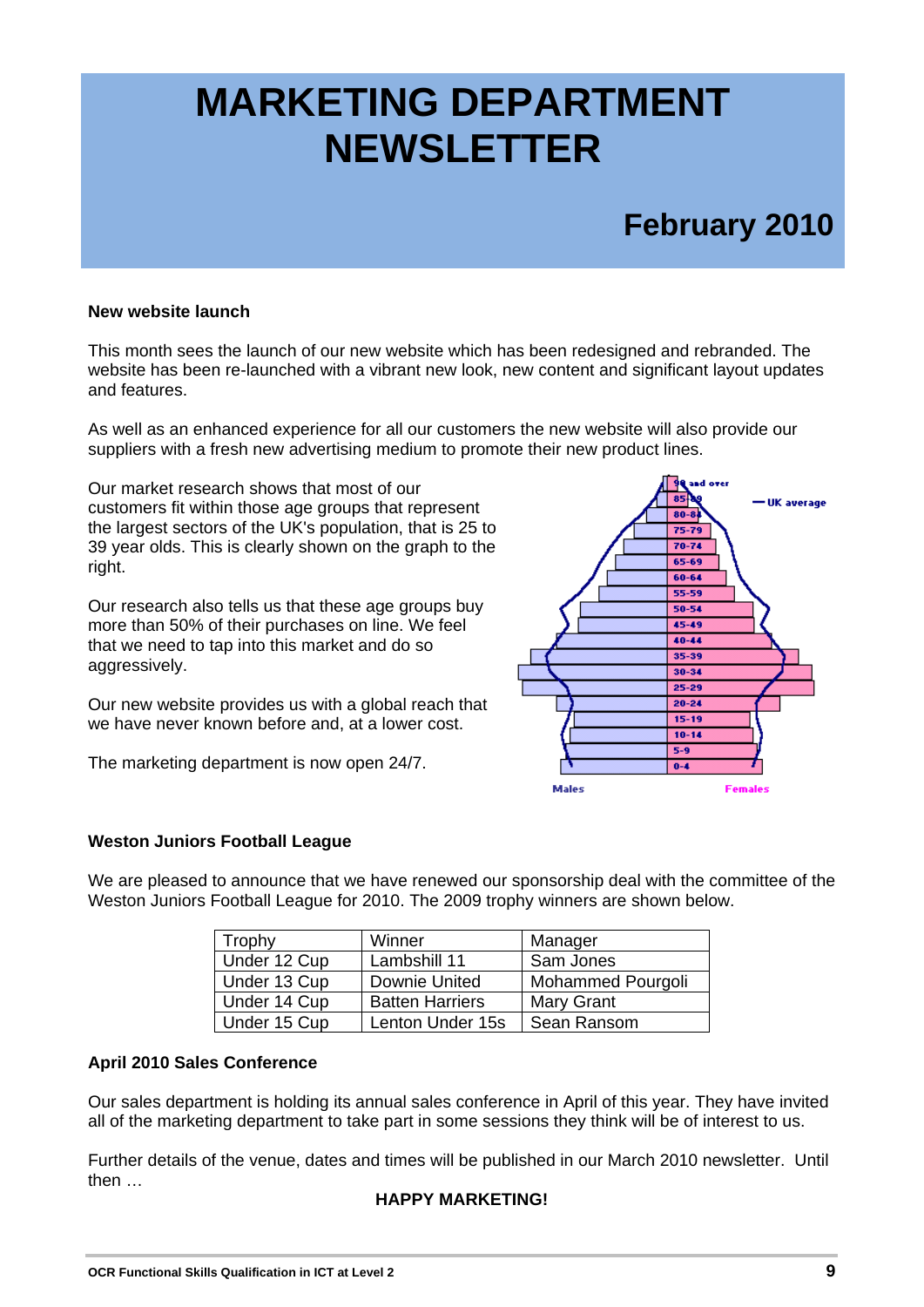# **HR DEPARTMENT NEWSLETTER**

## **January 2010**

#### **Happy 2010**

I would like to take this opportunity to wish you all a very happy New Year.



The HR department saw some changes at the end of 2009. We hope that the organisation chart will help you to locate who you should contact about various HR issues.

We are here to serve you so please get in touch with any queries you have.

#### **Swine Flu**

Unfortunately swine flu has not gone away yet so here are some ideas as to how you can help prevent it spreading.

Good hygiene practices:

- Wash hands frequently with soap and water to reduce the spread of virus from your hands to your face or to other people.
- Cover your nose and mouth when coughing or sneezing, use a tissue when possible.
- Dispose of dirty tissues promptly and carefully.
- Clean all hard surfaces (such as door handles) frequently, using a normal cleaning product.

#### **Keeping Personal Information Secure**

Finally, a reminder for 2010 about good practices in keeping personal information secure:

- keep passwords secure change regularly
- $\checkmark$  dispose of confidential paper waste securely by shredding
- prevent virus attacks by taking care when opening emails and attachments or visiting new websites
- keep back-ups of information.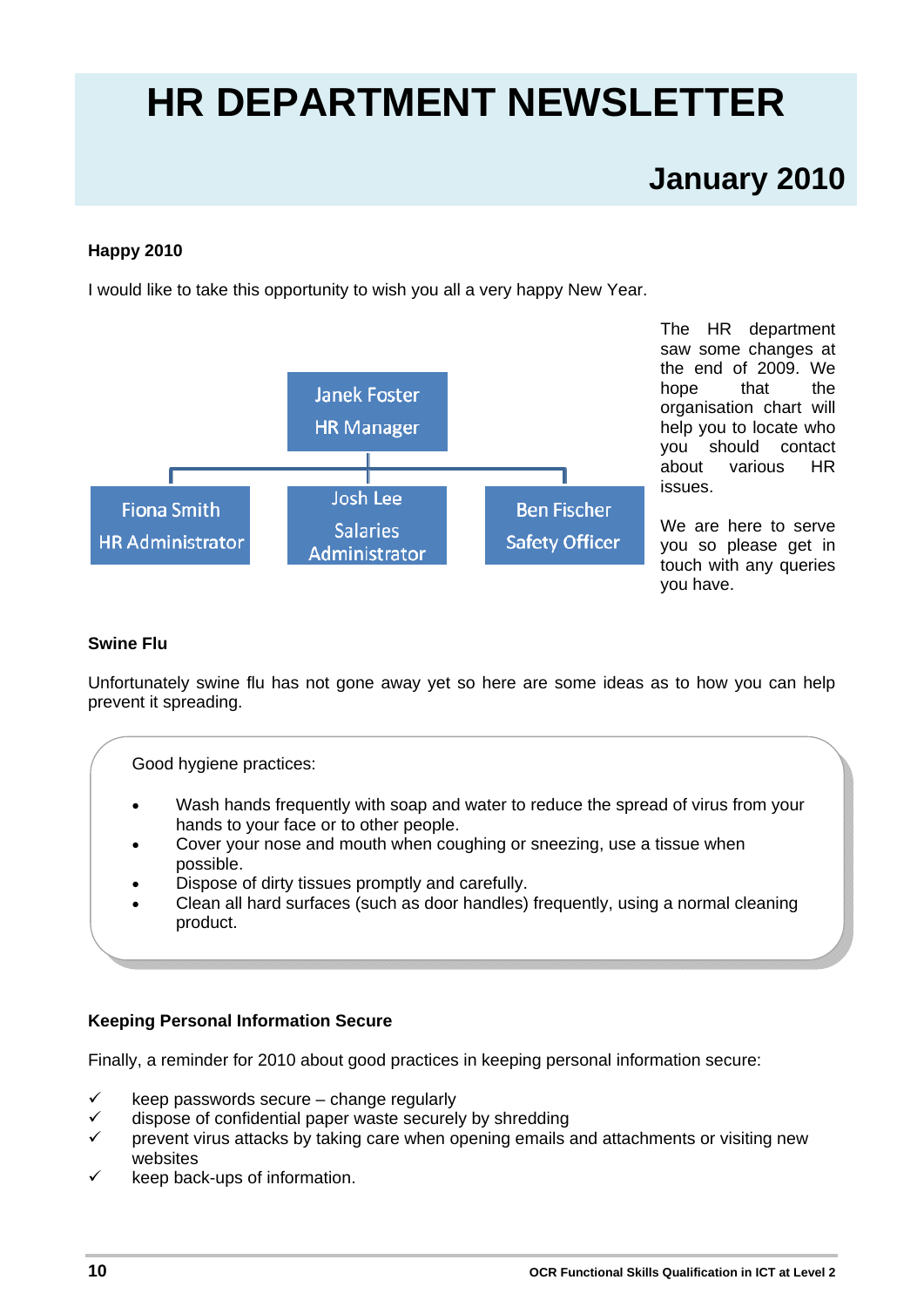

**OXFORD CAMBRIDGE AND RSA EXAMINATIONS** 

#### **OCR FUNCTIONAL SKILLS QUALIFICATION IN ICT AT LEVEL 2**

#### **Specimen Mark Scheme**

The maximum mark for this paper is [70].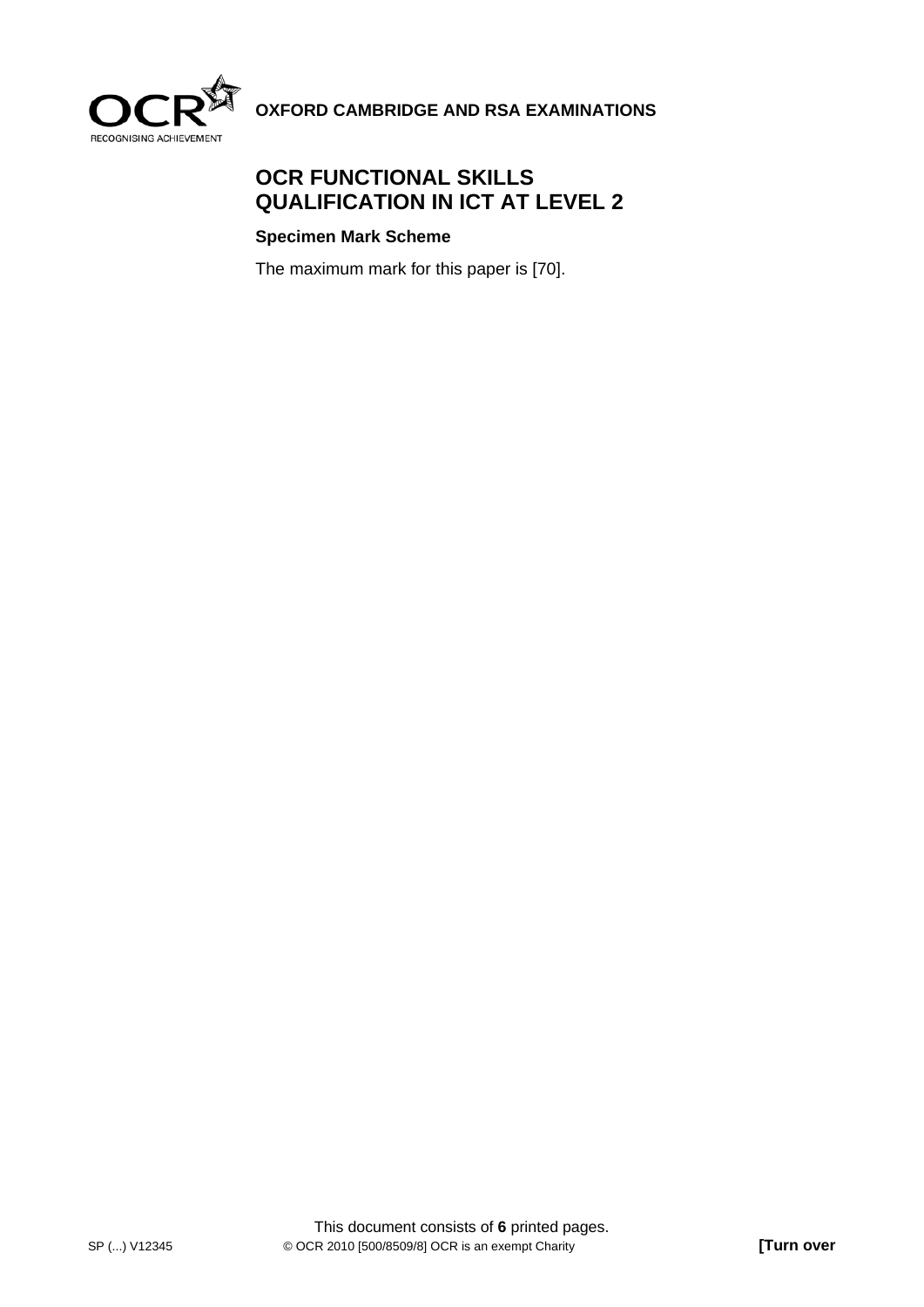

#### **ICT FUNCTIONAL SKILLS – SAMS 2010 MARK SCHEME**

| <b>SAMS 2010</b> | ∟evel |
|------------------|-------|
| <b>Series</b>    | -     |

| Mark scheme analysis              |                       |                 |                     |                   |
|-----------------------------------|-----------------------|-----------------|---------------------|-------------------|
| Skill area                        | Assessment Weightings | Marks out of 70 | <b>Actual Marks</b> | Fixed response    |
| Using ICT                         | 20-30%                | 14-21           |                     | 5 marks = $7.1\%$ |
| Finding and selecting information | 10-20%                | $7 - 14$        |                     |                   |
| Developing, presenting and        | 50-70%                | 35-49           | 42                  |                   |
| communicating information         |                       |                 |                     |                   |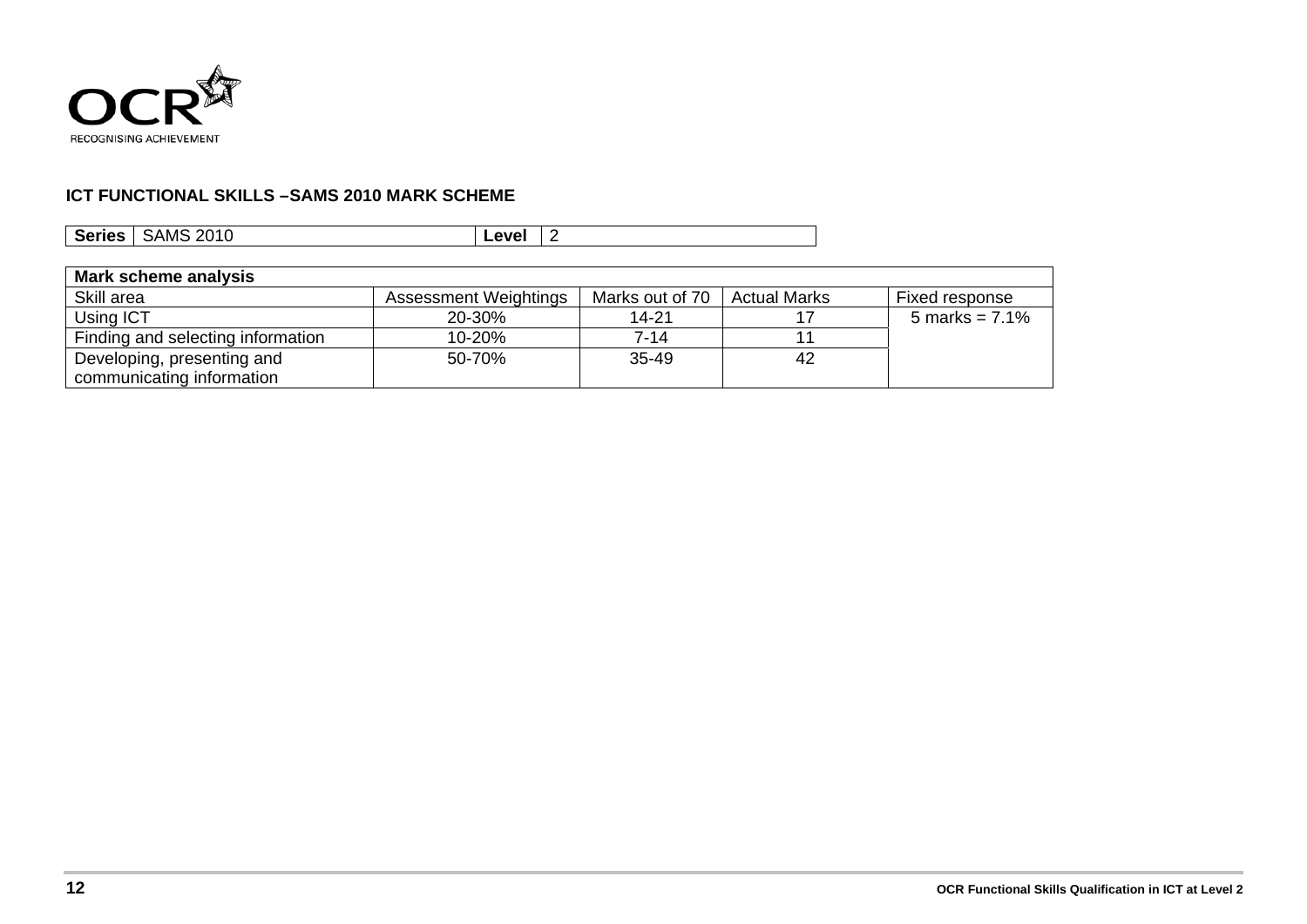#### **Notes to Examiners:**

- Every printout must have a name on it. **Any printout without a name must be marked but an award of zero made.**
- Follow through must be applied

| Task           | <b>Skill</b><br><b>Standard</b> | Coverage<br>and Range |                                                                                                                          | <b>Mark</b>    | <b>Total</b> |
|----------------|---------------------------------|-----------------------|--------------------------------------------------------------------------------------------------------------------------|----------------|--------------|
| 1a             | 2.4                             | 2.4.1                 | Evidence of search criteria used eg The Village Hotel AND Coventry                                                       | 3              |              |
|                |                                 |                       | Evidence of inappropriate search criteria eg hotels in Coventry - 2 marks only<br>Evidence of URL provided - 1 mark only |                |              |
|                | 2.5                             | 2.5.2                 | Map or diagram printed that shows precise location of The Village Hotel, Coventry                                        | 4              | 8            |
|                |                                 |                       | Map or diagram printed that shows location The Village Hotel IN Coventry - 3 marks only                                  |                |              |
|                |                                 |                       | Map or diagram printed that shows Coventry in context $-2$ marks only                                                    |                |              |
|                |                                 |                       | Map or diagram printed that shows location of any hotel in Coventry $-1$ mark only                                       |                |              |
| 1 <sub>b</sub> | 2.2                             | 2.2.4                 | Eg - could import viruses that could cause loss of data or loss of functionality of computer system                      | <b>FR</b>      |              |
| 2a             | 2.2                             | 2.2.1                 | Appropriate software application selected - evidence provided of producing a chart                                       |                |              |
|                | 2.5                             | 2.5.2                 | Correct data file (units sold 2010) has been selected from those provided                                                | <b>FR</b>      |              |
|                | $\overline{2.1}$                | 2.1.1                 | Data charted is correct - Learner has broken down the multi-step task -carried out calculation                           |                |              |
|                |                                 |                       | correctly, sorted data correctly and then selected correct data to chart                                                 |                |              |
|                |                                 |                       | Data charted is incorrect - Learner has broken down the multi-step task -carried out calculation,                        |                |              |
|                |                                 |                       | sorted data and selected data for top 5 regions but has made an error at one of the steps - 2 marks                      |                |              |
|                |                                 |                       | only                                                                                                                     |                |              |
|                |                                 |                       | Data charted is incorrect – Learner has not carried out one of the steps eg calculation, sort or selection               |                |              |
|                |                                 |                       | of top 5 regions - 1 mark only                                                                                           |                |              |
|                | 2.7                             | 2.7.2                 | Comparative bar chart used                                                                                               | 3              | 16           |
|                |                                 |                       | Comparative chart of any other type used $-2$ marks only                                                                 |                |              |
|                |                                 |                       | Attempt made to compare data sets seen eg 2 pie charts - 1 mark only                                                     |                |              |
|                | 2.6                             | 2.6.1                 | Chart title entered (1)                                                                                                  | 2              |              |
|                |                                 |                       | Chart title meaningful for chart produced (1)                                                                            |                |              |
|                | 2.9                             | 2.9.2                 | Chart title spelt accurately (1)                                                                                         |                |              |
|                | 2.6                             | 2.6.1                 | Units sold values can be read from the chart (1)                                                                         | $\overline{2}$ |              |
|                |                                 |                       | All required titles/labels/legend for the chart produced have been added (1)                                             |                |              |
|                | 2.6                             | 2.6.1                 | All required titles/labels/legend are meaningful for the chart produced (1)                                              | $\overline{2}$ |              |
|                | 2.10.1                          | 2.10.1                | Titles/labels do not obscure the chart data (1)                                                                          |                |              |
|                | 2.9                             | 2.9.2                 | All required titles/labels/legend are spelt accurately (1)                                                               |                |              |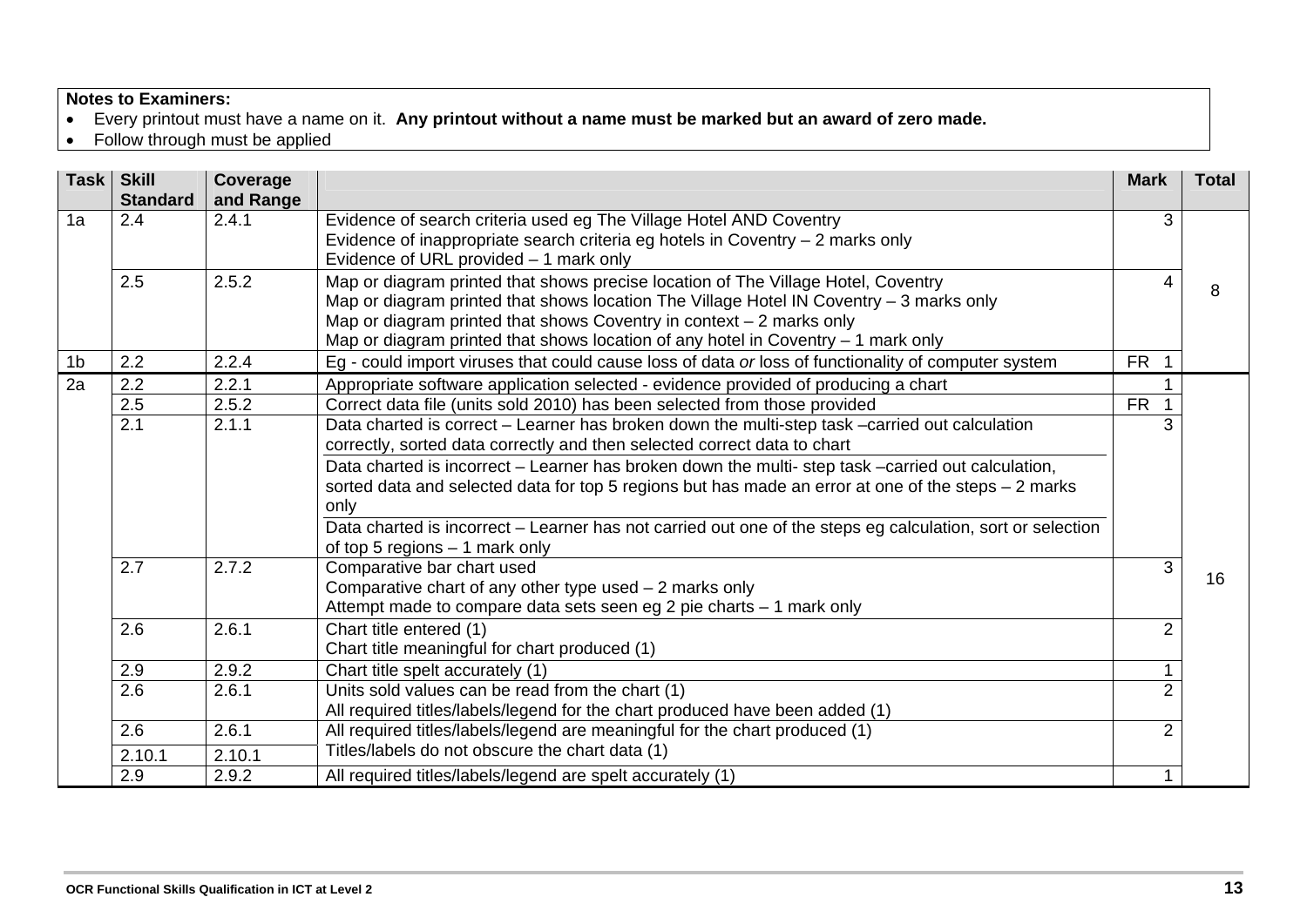| Task           | <b>Skill</b><br><b>Standard</b> | Coverage<br>and Range |                                                                                                                                                                                                        | <b>Mark</b>     | <b>Total</b> |
|----------------|---------------------------------|-----------------------|--------------------------------------------------------------------------------------------------------------------------------------------------------------------------------------------------------|-----------------|--------------|
| 2 <sub>b</sub> | 2.2                             | 2.2.1                 | Appropriate software application selected -                                                                                                                                                            | 2               |              |
|                |                                 |                       | Evidence provided of processing numbers (1)                                                                                                                                                            |                 |              |
|                |                                 |                       | Use of formulas (1)                                                                                                                                                                                    |                 |              |
|                | 2.1                             | 2.1.1                 | Table produced with correct % data and correct filter/sort - Learner has broken down the multi-step                                                                                                    | 3               |              |
|                |                                 |                       | task – carried out correct calculations and filter/sort                                                                                                                                                |                 |              |
|                |                                 |                       | Table produced with % data and filter/sort applied – Learner has broken down the multi-step task –<br>carried out calculations and filtered/sorted data with some error in the process $-2$ marks only |                 |              |
|                |                                 |                       | Table produced with calculations or filtering/sorting applied - Learner has correctly identified some                                                                                                  |                 |              |
|                |                                 |                       | step in the process required -1 mark only                                                                                                                                                              |                 |              |
|                | 2.2                             | 2.2.2                 | Evidence provided of changing settings to show formula                                                                                                                                                 |                 |              |
|                | 2.7                             | 2.7.1                 | Effective formula(s) used to give correct results                                                                                                                                                      |                 |              |
|                |                                 |                       | Effective formulas seen with 1 error in logic eg without parentheses - 3 marks only                                                                                                                    |                 | 19           |
|                |                                 |                       | Effective formulas seen with 2 errors in logic eg without parentheses and incorrect cell referencing–2                                                                                                 |                 |              |
|                |                                 |                       | marks only                                                                                                                                                                                             |                 |              |
|                |                                 |                       | Any evidence of any attempt at a formula used $-1$ mark only                                                                                                                                           |                 |              |
|                |                                 |                       | Evidence of the use of replication of formulas seen                                                                                                                                                    |                 |              |
|                | 2.10                            | 2.10.1                | Label(s) for any calculation(s) added in appropriate location (1)                                                                                                                                      |                 |              |
|                |                                 |                       | Label(s) are meaningful (1)                                                                                                                                                                            |                 |              |
|                | 2.6                             | 2.6.1                 | Numerical data is formatted appropriately eg indication of % (1)                                                                                                                                       | 2               |              |
|                |                                 |                       | Numerical data formatted to appropriate decimal places, ie 1 or 2 dps (1)                                                                                                                              |                 |              |
|                | 2.9                             | 2.9.2                 | Label(s) are accurate (1)                                                                                                                                                                              |                 |              |
|                | $\overline{2.4}$                | 2.4.1                 | Correct regions (<2%) selected – allow follow through based on calculations                                                                                                                            | FR <sub>3</sub> |              |
|                |                                 |                       | Selection of $>2\%$ – allow follow through based on calculations – 2 marks only                                                                                                                        |                 |              |
|                |                                 |                       | Selection on any other identifiable criterion - 1 mark only                                                                                                                                            |                 |              |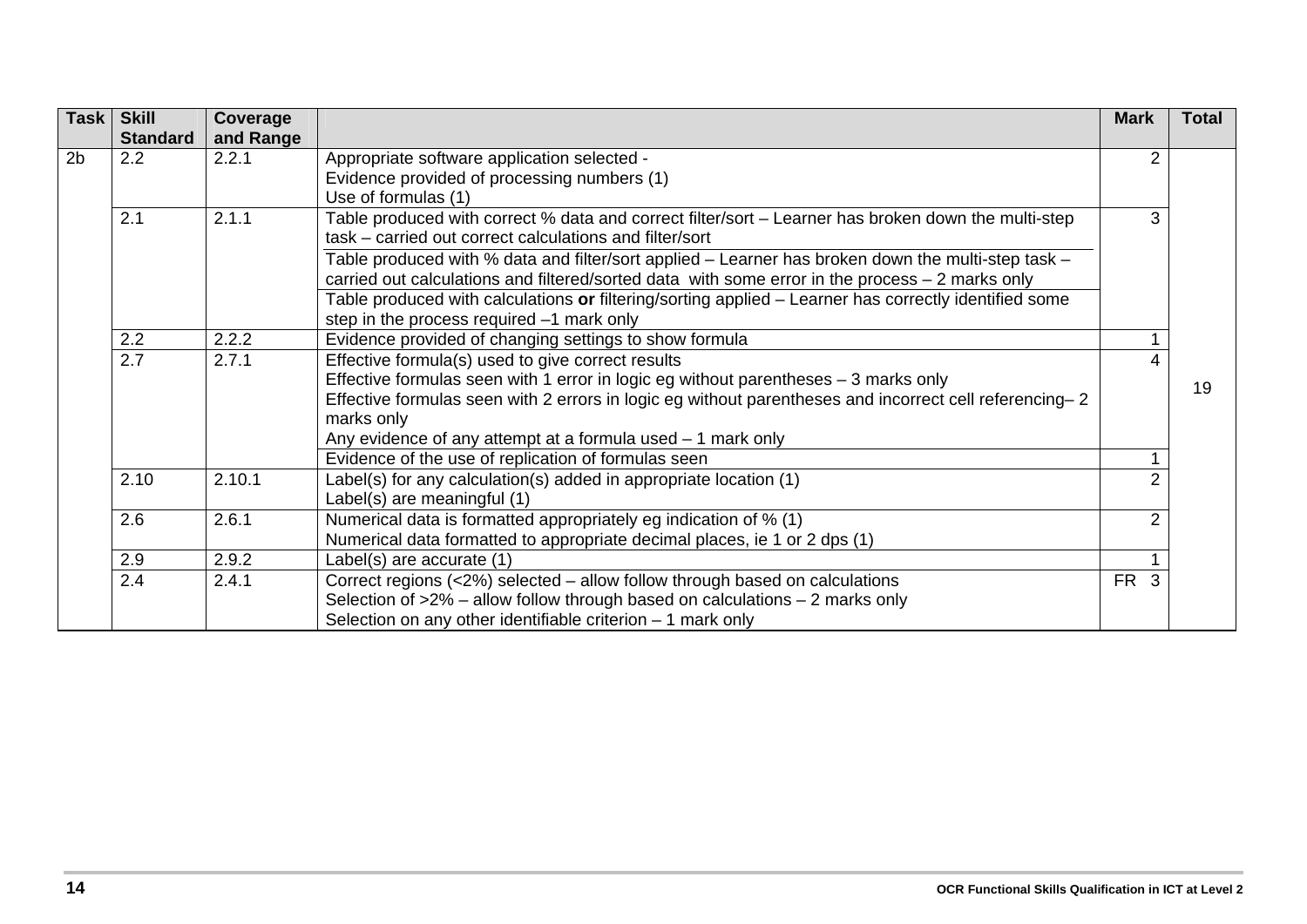| Task | <b>Skill</b>    | Coverage  |                                                                                            | <b>Mark</b> | <b>Total</b> |
|------|-----------------|-----------|--------------------------------------------------------------------------------------------|-------------|--------------|
|      | <b>Standard</b> | and Range |                                                                                            |             |              |
| 2c   | 2.2             | 2.2.1     | Appropriate software application selection (combination of different types of information) |             |              |
|      | 2.9             | 2.9.1     | Text provided has been inserted (1)                                                        |             |              |
|      |                 |           | Chart inserted appropriately in relation Top 5 Regions text (1)                            |             |              |
|      |                 |           | Table inserted appropriately in relation to Sales Target text (1)                          |             |              |
|      |                 |           | Map inserted appropriately in relation to Sales Conference text (1)                        |             |              |
|      |                 |           | Chart, table and map inserted inside page margins (1)                                      |             |              |
|      |                 |           | Chart information is clearly displayed ie legends, titles etc. can be read clearly(1)      | 6.          |              |
|      |                 |           | Table information is clearly displayed ie all columns and row data can be read clearly (1) |             |              |
|      |                 |           | Table – information in columns is consistently aligned (1),                                |             |              |
|      |                 |           | Table - column widths are appropriate for data, that is, not too wide (1)                  |             | 18           |
|      |                 |           | Map or diagram is all clearly displayed (1)                                                |             |              |
|      |                 |           | Text in newsletter has been split appropriately (1)                                        |             |              |
|      | 2.10            | 2.10.1    | Candidate has evaluated the presentation of the newsletter, ie                             | 5.          |              |
|      |                 |           | Headings are formatted consistently (1)                                                    |             |              |
|      |                 |           | Body text has been formatted consistently (1)                                              |             |              |
|      |                 |           | White space on newsletter is balanced (1)                                                  |             |              |
|      |                 |           | Appropriate heading (eg Sales Department Newsletter) and March 2010 have been entered (1)  |             |              |
|      |                 |           | Printout of map or diagram is sized/coloured appropriately to suit purpose (1)             |             |              |
|      | 2.9             | 2.9.2     | Heading and date entered accurately (1)                                                    |             |              |
| 2d   | 2.8             | 2.8.1     | All newsletter files (eg spreadsheet, newsletter, image) attached to email                 | 3           |              |
|      |                 |           | Incomplete set of files attached to email - 2 marks only                                   |             |              |
|      |                 |           | Evidence seen of preparing an email to $\mathsf{Ali} - 1$ mark only                        |             |              |
|      |                 | 2.8.1     | Subject field is appropriate – eg Sales department newsletter, March 2010 newsletter       |             |              |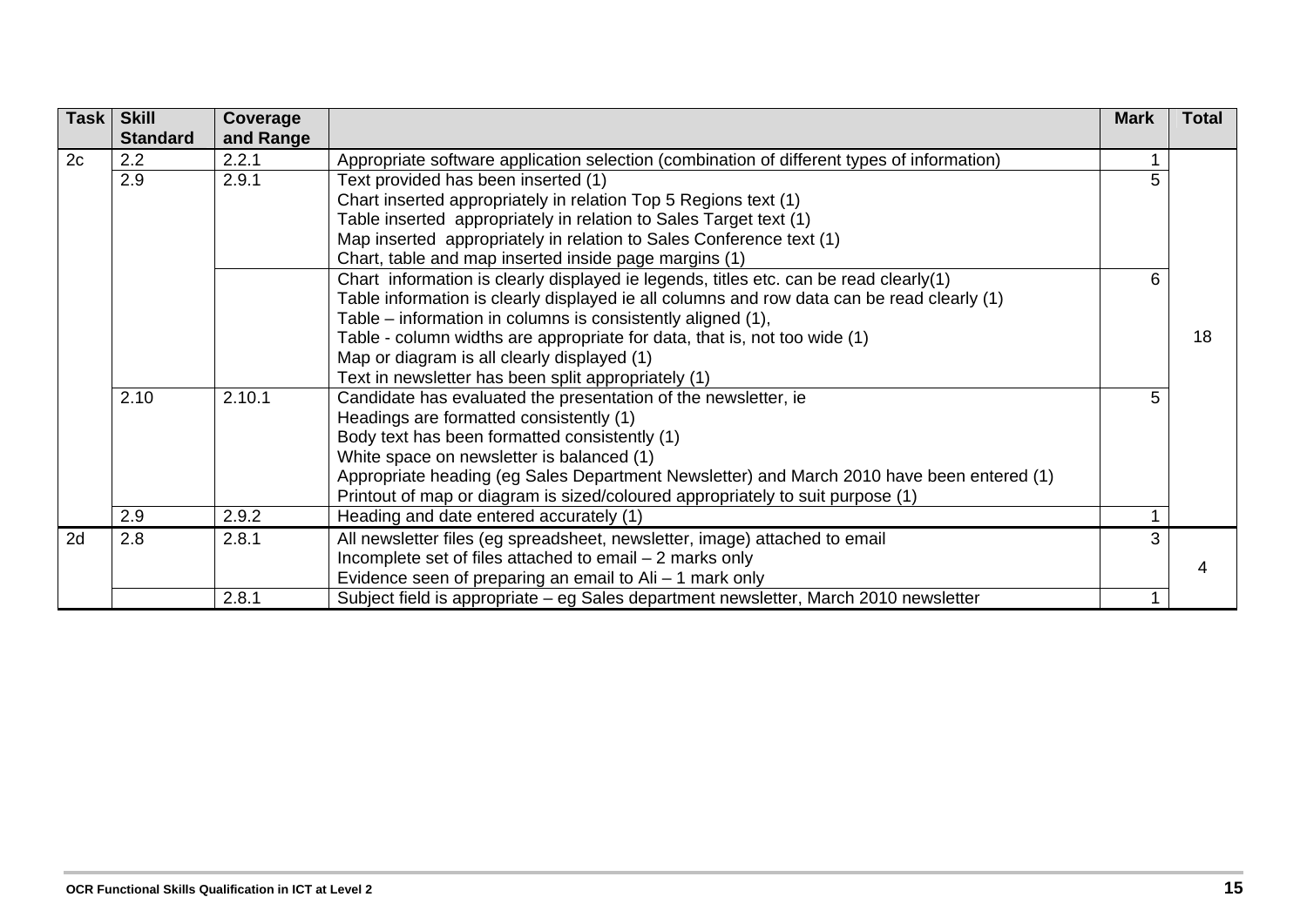| Task Skill      | Coverage  |                                                                                                | <b>Mark</b> | <b>Total</b> |
|-----------------|-----------|------------------------------------------------------------------------------------------------|-------------|--------------|
| <b>Standard</b> | and Range |                                                                                                |             |              |
| 2.3             | 2.3.1     | Evidence seen of folder(s) created (1)                                                         |             |              |
|                 |           | Evidence seen of folder(s) with appropriate folder name(s) (1)                                 |             |              |
|                 |           | Files placed in appropriate folder(s) (1)                                                      |             |              |
|                 |           | Meaningful filenames for data processing task a) and b) used e.g. Units sold 2010 analysis (1) |             |              |
|                 |           | Meaningful filename for newsletter task d) used e.g. March 2010 newsletter (1)                 |             |              |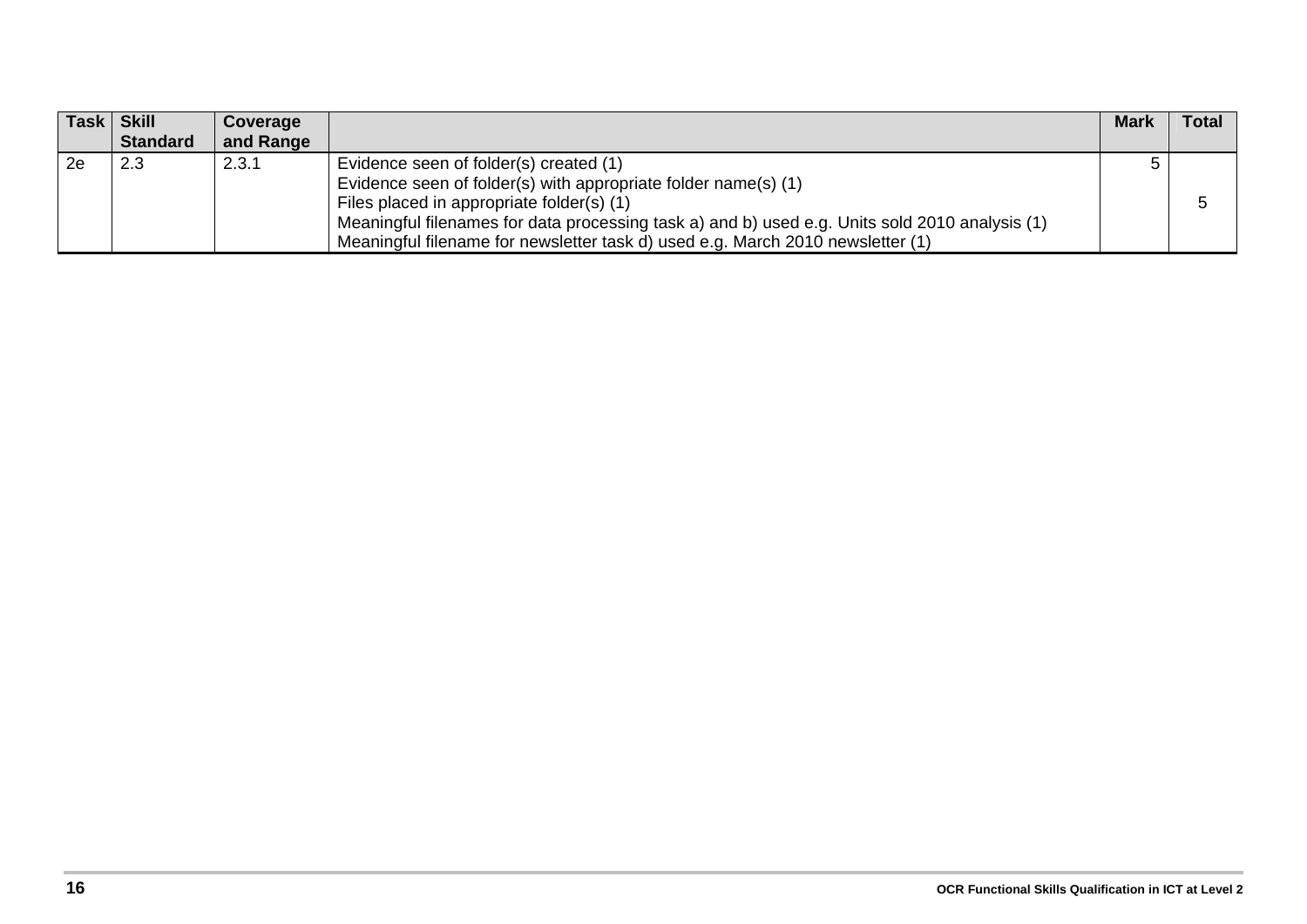#### SAMPLE PRINTOUT OF SEARCHING

| $\times$ Google the village hotel coventry              |                                                                                                                     | Visearch ・+ 品・中・                                                                         | F. Bookmarks<br>⊠ -       | ABS Check + aa Translate + >><br>Sign In +                                     |  |  |  |  |  |  |
|---------------------------------------------------------|---------------------------------------------------------------------------------------------------------------------|------------------------------------------------------------------------------------------|---------------------------|--------------------------------------------------------------------------------|--|--|--|--|--|--|
| Favorites                                               | Suggested Sites v @ Get More Add-ons v                                                                              |                                                                                          |                           |                                                                                |  |  |  |  |  |  |
| the village hotel coventry - Google Search              |                                                                                                                     |                                                                                          |                           |                                                                                |  |  |  |  |  |  |
|                                                         | Web Images Videos Maps News Shopping Mail more                                                                      |                                                                                          |                           | Search settings   Sign in                                                      |  |  |  |  |  |  |
|                                                         |                                                                                                                     |                                                                                          |                           |                                                                                |  |  |  |  |  |  |
| Google                                                  | the village hotel coventry                                                                                          |                                                                                          | Search<br>Advanced Search |                                                                                |  |  |  |  |  |  |
|                                                         | Search: O the web O pages from the UK                                                                               |                                                                                          |                           |                                                                                |  |  |  |  |  |  |
|                                                         |                                                                                                                     |                                                                                          |                           |                                                                                |  |  |  |  |  |  |
| Web E Show options                                      |                                                                                                                     |                                                                                          |                           | Results 1 - 10 of about 269,000 for the village hotel coventry. (0.17 seconds) |  |  |  |  |  |  |
| Vilage Coventry, Coventry                               |                                                                                                                     |                                                                                          | Sponsored Links           | Sponsored Links                                                                |  |  |  |  |  |  |
| www.booking.com                                         |                                                                                                                     | Book at Hotel Leisure Club Coventry No reservation costs. Great rates                    |                           | Hotels in Coventry                                                             |  |  |  |  |  |  |
| Stay At Village Hotels<br>village-hotels.co.uk/Coventry |                                                                                                                     | Great rates at the Village Coventry Book online now from £54 B&B prpn!                   |                           | Great Deals on Hotels in Coventry.<br>Book Now - Great Rates Guaranteed!       |  |  |  |  |  |  |
|                                                         |                                                                                                                     |                                                                                          |                           | Village-Hotel.eurobookings.com                                                 |  |  |  |  |  |  |
| Tile Hill Ln                                            |                                                                                                                     | Village Hotel and Leisure Club Coventry<br>village-hotels.co.uk                          |                           | See your ad here »                                                             |  |  |  |  |  |  |
|                                                         | Tile Hill Ln                                                                                                        |                                                                                          |                           |                                                                                |  |  |  |  |  |  |
| B4101<br>lerald Ave                                     |                                                                                                                     | Dolomite Ave<br>Coventry Business Park, Coventry, CV5                                    |                           |                                                                                |  |  |  |  |  |  |
|                                                         |                                                                                                                     | 024 7671 9000<br>Get directions - Is this accurate?                                      |                           |                                                                                |  |  |  |  |  |  |
|                                                         | O2 WiFi                                                                                                             |                                                                                          |                           |                                                                                |  |  |  |  |  |  |
|                                                         | Hotspot                                                                                                             | ☆☆☆☆☆ 123 reviews<br>More information »                                                  |                           |                                                                                |  |  |  |  |  |  |
| @2009 Google                                            | Map data @2009 Tele Atlas                                                                                           |                                                                                          |                           |                                                                                |  |  |  |  |  |  |
|                                                         | <b>VILLAGE Hotel, Coventry, UK: Hotels with Vibe</b>                                                                |                                                                                          |                           |                                                                                |  |  |  |  |  |  |
|                                                         |                                                                                                                     | Facilities at VILLAGE Coventry. 146 bedrooms, all non-smoking; VILLAGE health & fitness; |                           |                                                                                |  |  |  |  |  |  |
|                                                         | 25m pool; health and beauty treatments; verve grill<br>www.village-hotels.co.uk/hotels/coventry/ - Cached - Similar |                                                                                          |                           |                                                                                |  |  |  |  |  |  |
| Done                                                    |                                                                                                                     |                                                                                          |                           | 图 100%<br>Internet   Protected Mode: On                                        |  |  |  |  |  |  |
|                                                         |                                                                                                                     |                                                                                          |                           |                                                                                |  |  |  |  |  |  |

#### SAMPLE PRINTOUT OF MAP OR DIAGRAM

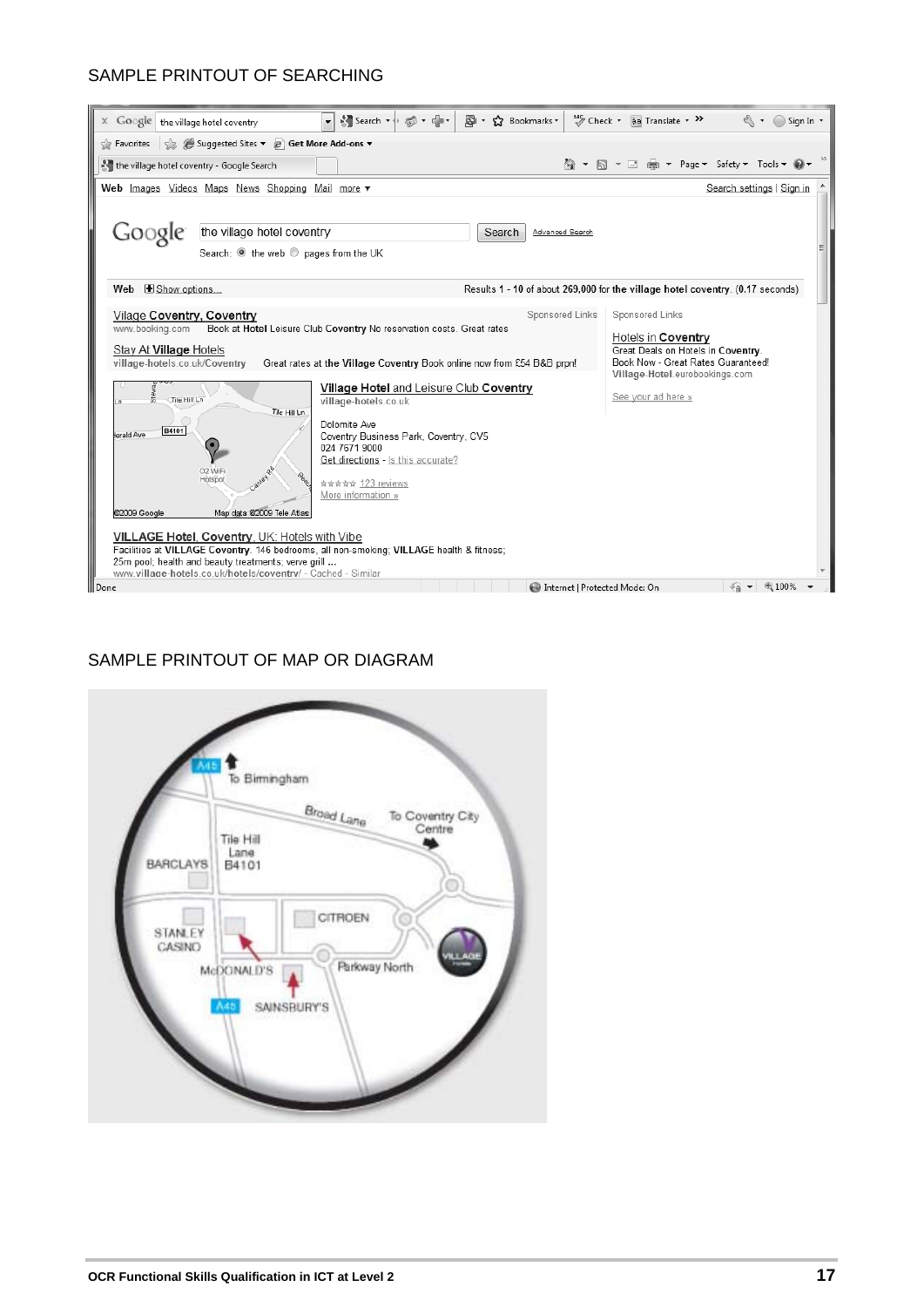

#### SAMPLE PRINTOUT – REGIONS WITH A % INCREASE <2%

| Region              | January | February | Increase |
|---------------------|---------|----------|----------|
| <b>Bristol</b> area | 1788    | 1821     | 1.85%    |
| Derby and Notts     | 1756    | 1777     | 1.20%    |
| Tyne and Wear       | 1657    | 1675     | 1.09%    |
| Leicestershire      | 1435    | 1450     | 1.05%    |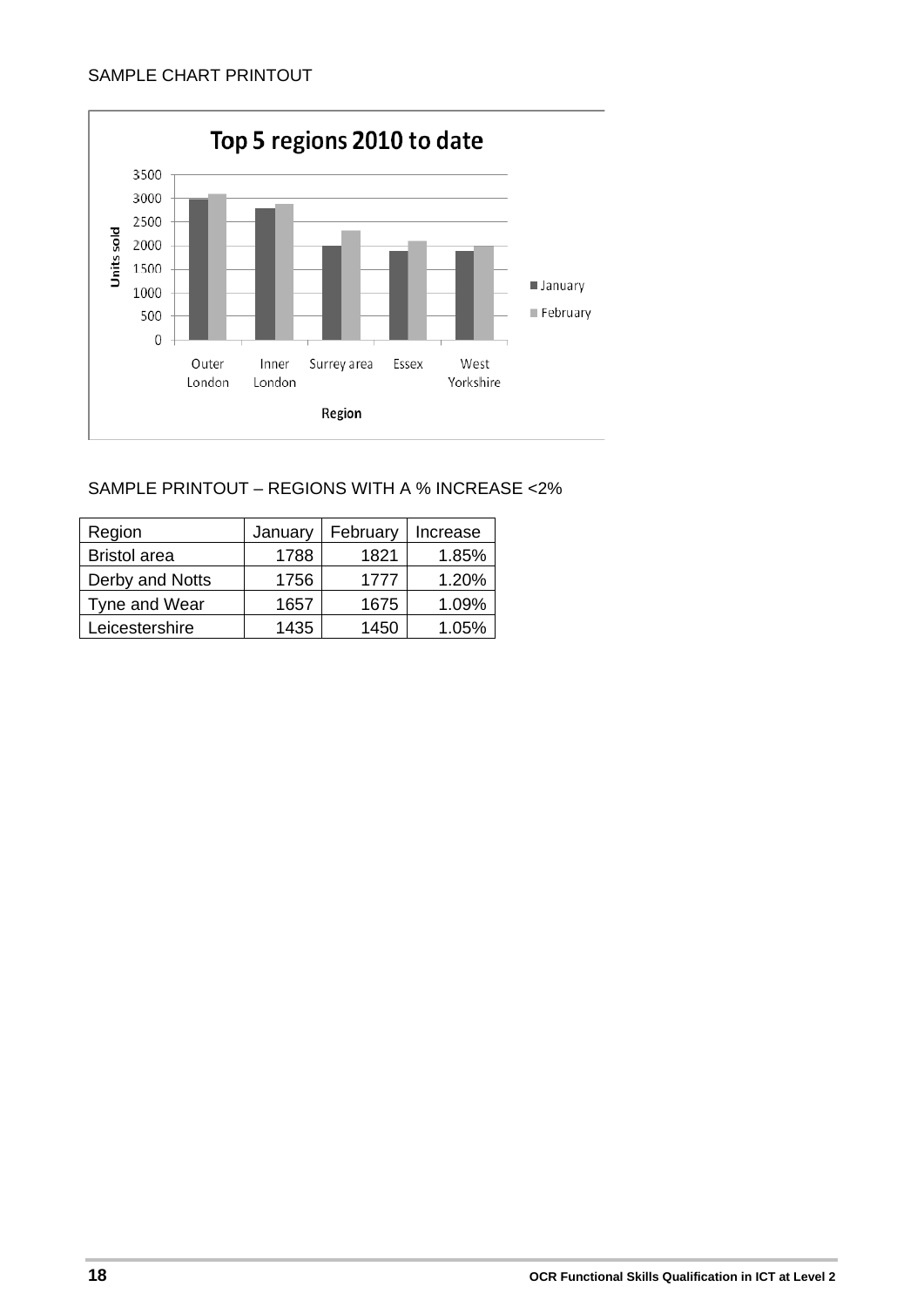Units sold by Region in 2010

| Region                  | January | February | Units Sold to date | Increase         |
|-------------------------|---------|----------|--------------------|------------------|
| <b>Outer London</b>     | 2988    | 3100     | $=B4+C4$           | $=(C4-B4)/B4$    |
| Inner London            | 2789    | 2889     | $=B5+C5$           | $=(C5-B5)/B5$    |
| Surrey area             | 2005    | 2325     | $=$ B6+C6          | $=(C6 - B6)/B6$  |
| <b>Essex</b>            | 1900    | 2090     | $=B7+C7$           | $=(C7-B7)/B7$    |
| <b>West Yorkshire</b>   | 1889    | 1988     | $=$ B8+C8          | $=(C8-B8)/B8$    |
| South Scotland          | 1798    | 1987     | $=$ B9+C9          | $=(C9-B9)/B9$    |
| Bedfordshire area       | 1789    | 1891     | $= B10 + C10$      | $=(C10-B10)/B10$ |
| <b>Bristol</b> area     | 1788    | 1821     | $= B11 + C11$      | $=(C11-B11)/B11$ |
| Lincolnshire            | 1722    | 1867     | $= B12 + C12$      | $=(C12-B12)/B12$ |
| Derby and Notts         | 1756    | 1777     | $= B13 + C13$      | $=(C13-B13)/B13$ |
| <b>Berkshire</b>        | 1654    | 1765     | $= B14 + C14$      | $=(C14-B14)/B14$ |
| Tyne and Wear           | 1657    | 1675     | $= B15 + C15$      | $=(C15-B15)/B15$ |
| Kent                    | 1554    | 1775     | $= B16 + C16$      | $=(C16-B16)/B16$ |
| Manchester              | 1588    | 1651     | $= B17 + C17$      | $=(C17-B17)/B17$ |
| Leicestershire          | 1435    | 1450     | $= B18 + C18$      | $=(C18-B18)/B18$ |
| East Anglia             | 1334    | 1444     | $= B19 + C19$      | $=(C19-B19)/B19$ |
| <b>Tees</b>             | 1289    | 1432     | $= B20 + C20$      | =(C20-B20)/B20   |
| <b>West Midlands</b>    | 1265    | 1345     | $= B21 + C21$      | $=(C21-B21)/B21$ |
| Lancashire              | 1222    | 1345     | $=B22+C22$         | =(C22-B22)/B22   |
| Devon                   | 1244    | 1321     | $=B23+C23$         | $=(C23-B23)/B23$ |
| Dorset area             | 1245    | 1300     | $=B24+C24$         | $=(C24-B24)/B24$ |
| North Scotland          | 1253    | 1290     | $=B25+C25$         | $=(C25-B25)/B25$ |
| <b>Eastern Scotland</b> | 987     | 1211     | $= B26 + C26$      | =(C26-B26)/B26   |
| Cumbria                 | 1009    | 1100     | $=B27+C27$         | =(C27-B27)/B27   |
| <b>Herts</b>            | 996     | 1110     | $=B28+C28$         | $=(C28-B28)/B28$ |
| Cheshire                | 987     | 1089     | $=B29+C29$         | =(C29-B29)/B29   |
| Northern Ireland        | 998     | 1021     | $= B30 + C30$      | $=(C30-B30)/B30$ |
| Merseyside              | 874     | 997      | $= B31 + C31$      | $=(C31-B31)/B31$ |
| East Yorkshire          | 921     | 945      | $= B32 + C32$      | $=(C32-B32)/B32$ |
| Cornwall area           | 876     | 901      | $= B33 + C33$      | $=(C33-B33)/B33$ |
| <b>East Wales</b>       | 788     | 879      | $= B34 + C34$      | $=(C34-B34)/B34$ |
| Hampshire area          | 768     | 867      | $= B35 + C35$      | $=(C35-B35)/B35$ |
| <b>West Wales</b>       | 689     | 781      | $= B36 + C36$      | $=(C36-B36)/B36$ |
| Shropshire              | 679     | 788      | $= B37 + C37$      | $=(C37-B37)/B37$ |
| North Yorkshire         | 678     | 771      | $= B38 + C38$      | $=(C38-B38)/B38$ |
| South Yorkshire         | 549     | 689      | $= B39 + C39$      | $=(C39-B39)/B39$ |
| Highlands               | 567     | 595      | $=$ B40+C40        | $=(C40-B40)/B40$ |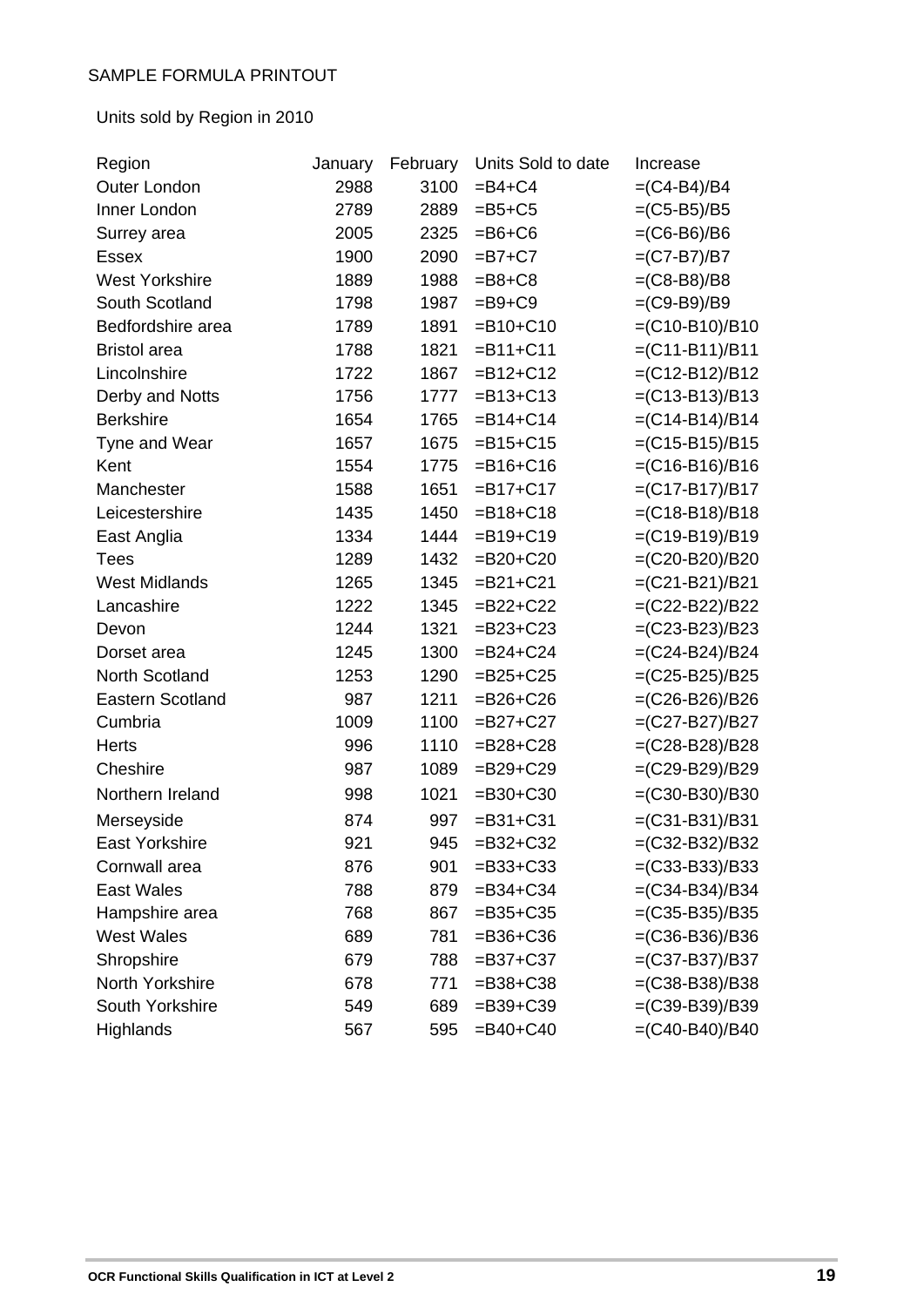## **Sales Department Newsletter March 2010**

## **Top 5 Regions**

During January and February 2010 the sales department has been busy selling our products and we have been successful in securing a solid chunk of the market.

We would like to give special note to the 5 regions that have sold the most units this year so far. As can be seen from the chart their sales were good in January but are even better in February.



### **Sales Target – 2% Increase**

We set ourselves an ambitious target for 2010. Our regional sales teams agreed to work towards a 2% increase in units sold each month. We now have the figures for January and February 2010. Most regions met the target but, as can be seen from the table, some regions struggled to meet the target. Better luck with the March figures.

| <b>Region</b>       | January | <b>February</b> | Units sold to date | <b>Increase</b> |
|---------------------|---------|-----------------|--------------------|-----------------|
| <b>Bristol</b> area | 1788    | 1821            | 3609               | 1.81%           |
| Derby and Notts     | 1756    | 1777            | 3533               | 1.18%           |
| Tyne and Wear       | 1657    | 1675            | 3332               | 1.07%           |
| Leicestershire      | 1435    | 1450            | 2885               | 1.03%           |

### **April 2010 Sales Conference**

As you are all aware our annual sales conference is taking place on 27-28 April 2010.

As previously advised it will take place in The Village Hotel, Coventry. As promised, here is a map showing the precise location of The Village Hotel in Coventry.

We hope to be joined by some of our colleagues from the Marketing Department to help us with our discussions about the way ahead for us.

Source: www.village-hotels.co.uk

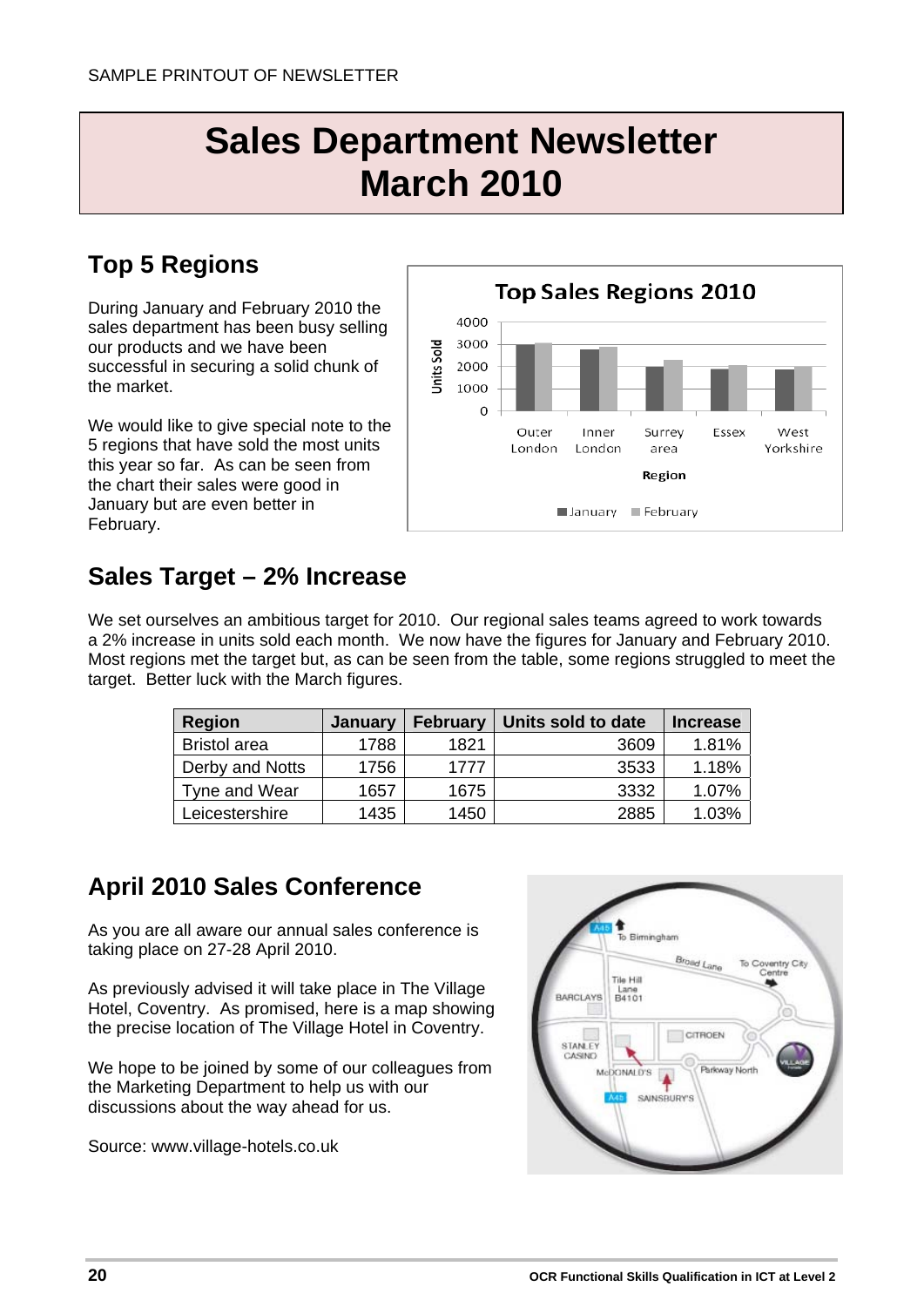#### SAMPLE PRINTOUT OF SENDING ALI THE FILES FOR THE NEWSLETTER

| $\Box$                                             | 0(5)<br>ы                                               | $\bar{\triangledown}$ |                                                                                                                                           |               | March 2010 newsletter - Message (HTML) |                                  |                     |                                                                                        |                | لو ہے         |                  |
|----------------------------------------------------|---------------------------------------------------------|-----------------------|-------------------------------------------------------------------------------------------------------------------------------------------|---------------|----------------------------------------|----------------------------------|---------------------|----------------------------------------------------------------------------------------|----------------|---------------|------------------|
|                                                    | Message                                                 | Insert                | Format Text<br>Options                                                                                                                    |               |                                        |                                  |                     |                                                                                        |                |               | 0                |
| $\equiv$                                           | ٠                                                       | % Cut<br>la Copy      | Calibri (Bo ~ 11<br>$\overline{\mathbf{v}}$                                                                                               | A A 三 · 三 · 图 | 88<br>89                               | y                                | 퇴<br>ń              | $\overline{Z}$<br>$\begin{tabular}{ c c } \hline 22222 \\ \hline \hline \end{tabular}$ | W              | ABÇ<br>۵      |                  |
| Send                                               | Paste<br>$\overline{\mathbf{v}}$                        | Format Painter        | $\frac{ab}{2}$ -<br>$\underline{\mathtt{U}}$<br>B<br>$\overline{I}$<br>$\mathbf{A}$                                                       | 相野 春 道 健健     | Address<br>Check<br>Book Names         | Attach<br>Attach<br>Item<br>File | Card $\overline{ }$ | Business Calendar Signature                                                            | Follow<br>Up + | Spelling<br>J |                  |
| Send                                               |                                                         | 局<br>Clipboard        | <b>Basic Text</b>                                                                                                                         | 同             | Names                                  |                                  | Include             | 匠                                                                                      | Options        | 厅<br>Proofing |                  |
|                                                    | This message has not been sent.                         |                       |                                                                                                                                           |               |                                        |                                  |                     |                                                                                        |                |               |                  |
|                                                    | To                                                      | ali@ocr.org.uk;       |                                                                                                                                           |               |                                        |                                  |                     |                                                                                        |                |               |                  |
| $\overline{\underline{1}} = \underline{1}$<br>Send | $cc$                                                    |                       |                                                                                                                                           |               |                                        |                                  |                     |                                                                                        |                |               |                  |
|                                                    | Subject:                                                | March 2010 newsletter |                                                                                                                                           |               |                                        |                                  |                     |                                                                                        |                |               |                  |
|                                                    | Attached:                                               |                       | units sold 2010 analysis.xls (40 KB); [20] sales department march 2010 newsletter.doc (75 KB); [3] the village hotel location.jpg (20 KB) |               |                                        |                                  |                     |                                                                                        |                |               |                  |
|                                                    |                                                         |                       |                                                                                                                                           |               |                                        |                                  |                     |                                                                                        |                |               | 5                |
| Hi Ali                                             |                                                         |                       |                                                                                                                                           |               |                                        |                                  |                     |                                                                                        |                |               | $\blacktriangle$ |
|                                                    |                                                         |                       |                                                                                                                                           |               |                                        |                                  |                     |                                                                                        |                |               |                  |
|                                                    | I attach the files I have created doing the newsletter. |                       |                                                                                                                                           |               |                                        |                                  |                     |                                                                                        |                |               |                  |
|                                                    |                                                         |                       |                                                                                                                                           |               |                                        |                                  |                     |                                                                                        |                |               |                  |

#### SAMPLE PRINTOUTS OF ORGANISING FILES FOR ALI

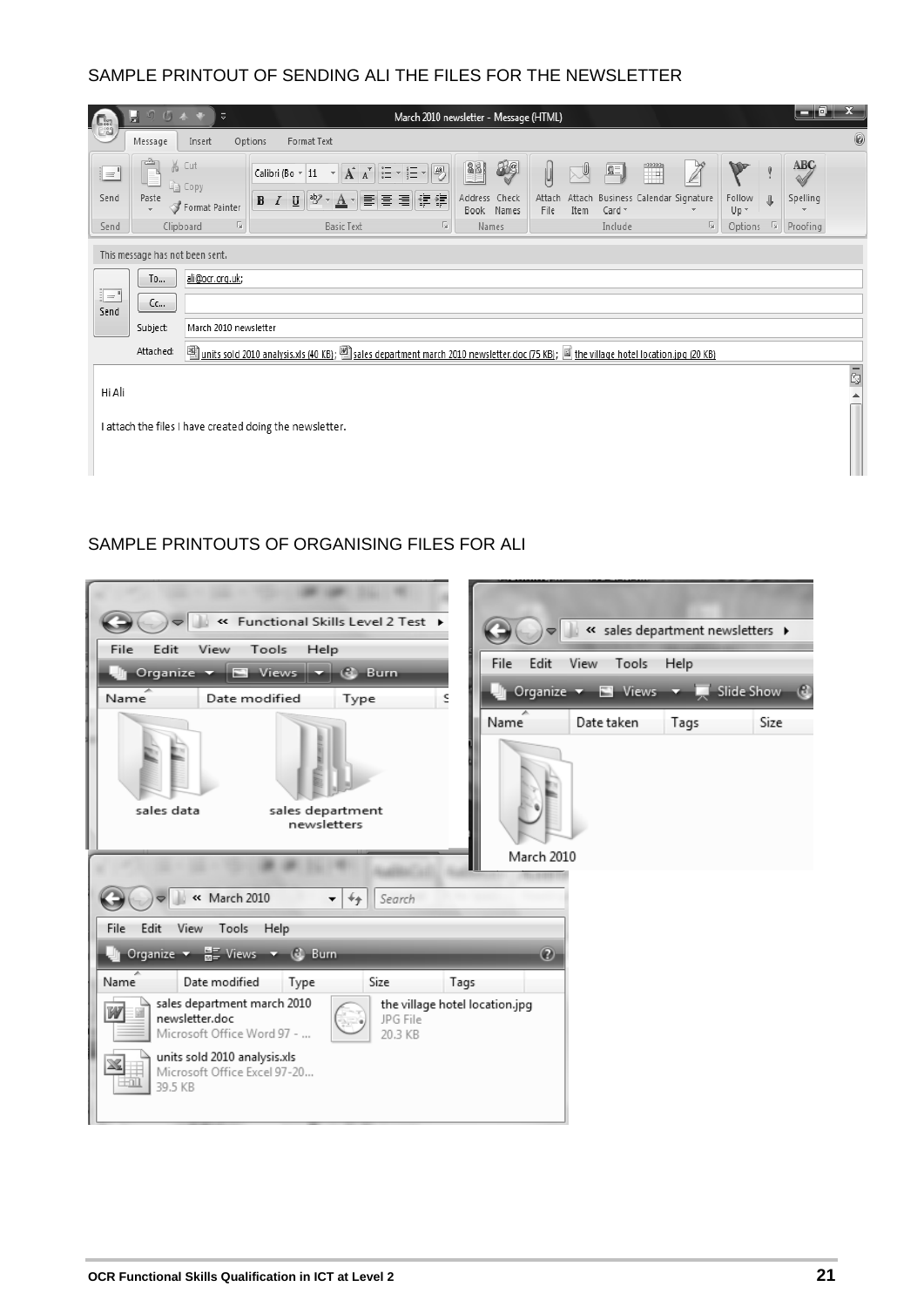

#### **OXFORD CAMBRIDGE AND RSA EXAMINATIONS LEVEL 2 FUNCTIONAL SKILLS**

#### **INFORMATION AND COMMUNICATION TECHNOLOGY 09877 SAMPLE ASSESSMENT MATERIAL**

#### **INSTRUCTIONS TO CENTRES**

The test is divided into two parts – Part A and Part B. The following instructions must be followed.

- Both parts must be taken in one sitting as one test.
- At the start of the test the candidate should be provided with the Part A Task and Answer Booklet only.
- To complete Part A the candidate will require access to the internet to be able to receive and send emails.
- Candidates may be required to save or print out information they have found on the internet that they will then use as part of the Part B task(s).
- At the end of the 15 minutes allowed for Part A the centre should disable internet and email before the Part B Task and Answer Booklet and Resource Booklet are given out. The candidate should keep their work from Part A.
- When internet and email access have been disabled the candidate can be given Part B of the test.
- During the time allowed (1 hour 45 minutes) for Part B, candidates must not have access to the internet. Candidates should not be able to send or receive emails **but must have access to email software (such as Outlook or Outlook Express) so that they can demonstrate their ability to eg organise attachments when sending an emai**l.
- For Part B of the test candidates must use data provided by OCR to carry out this part of the test.
- At level 2 candidates should receive the Part B Resource Booklet at the same time as the Part B Task and Answer Booklet.
- Part A and Part B Task and Answer Booklets should be collected at the end of the test. The Part A and Part B Task and Answer Booklets for each candidate must be kept together when being sent to the examiner.

#### **Use of data files**

 One of the assessment criteria of the Functional Skills standards is that candidates show that they can "select and use software applications to meet needs". Candidates will have to copy and paste or import the data provided into appropriate software applications that they have selected during the test, to carry out the tasks set.

QCA Accreditation Number –500/8509/8 **09877**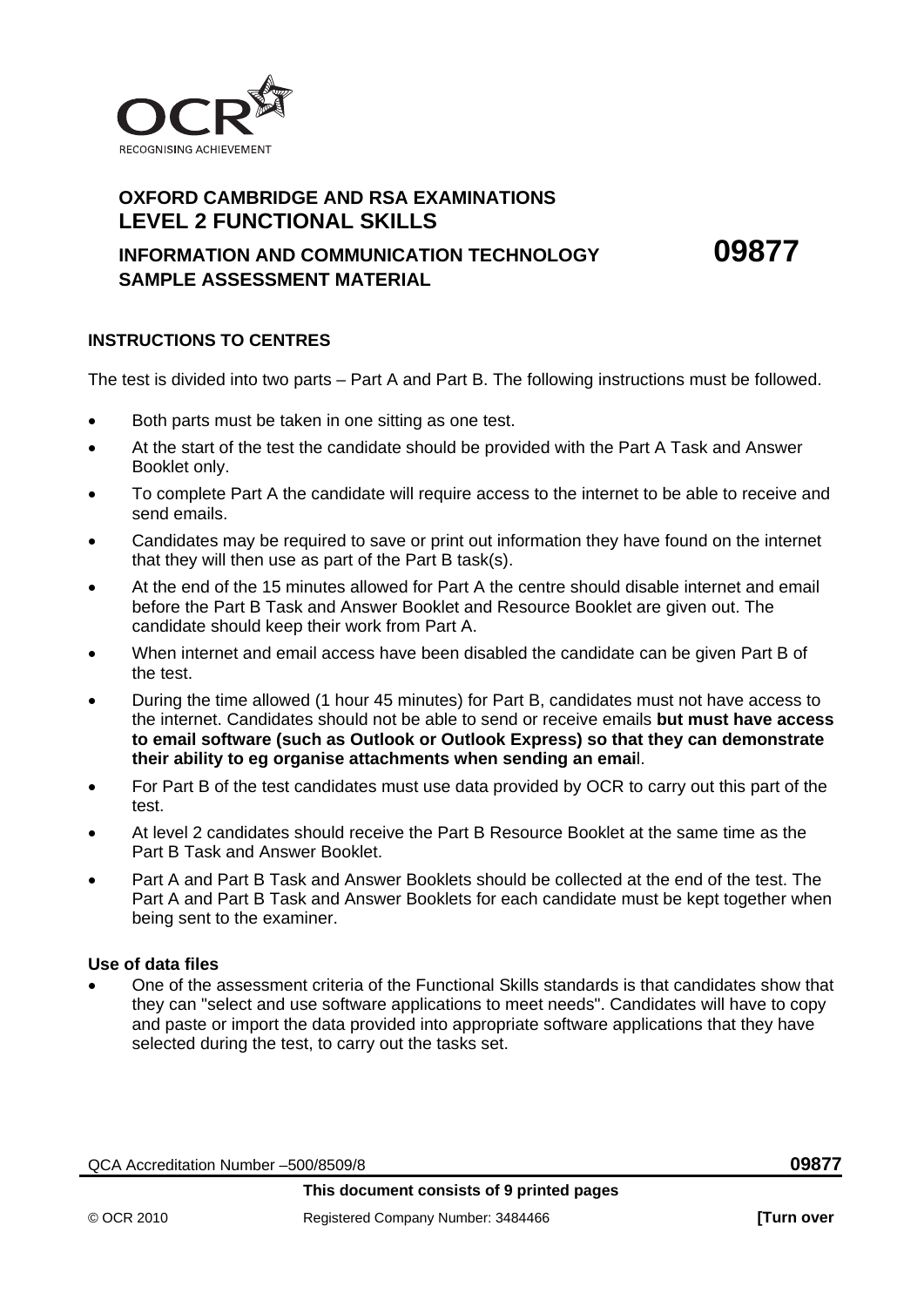- It is the centre's responsibility to ensure that candidates are prepared to do this.
- OCR will provide the data required for tests in the following formats:

**Microsoft 97 – 2003 document (.doc) Text files – (.txt) Image files are supplied as .jpg Video clips are supplied as .mpg, .mp4 and .wmv Sound clips are supplied as .mp3** 

 It is the centre's responsibility to ensure that the data files are in a format that suits how their candidates have been prepared.

 For example, candidates can copy and paste the data provided in Microsoft Word into a spreadsheet application so that they can process numerical data, display numerical data in a graphical format and/or enter, search, sort and edit records. However, some database applications do not allow this facility and candidates will need to import the data from a text file.

 Centres can use the .txt files to ensure that the data is presented to candidates in a format that suits them (if Microsoft 97 – 2003 format is not suitable). Instructions for formatting any of the files are detailed on the following pages.

 **or**

 Centres may provide the data as .txt files to candidates to use to import the data into various applications. This should only happen if that is how the candidates have been prepared.

- It may be required that the data files for the test are provided in a specified folder structure.
- Folders/files must be available for each individual candidate to work with during the test. Candidates should not have access to any of the data files prior to the test or after printing has been carried out.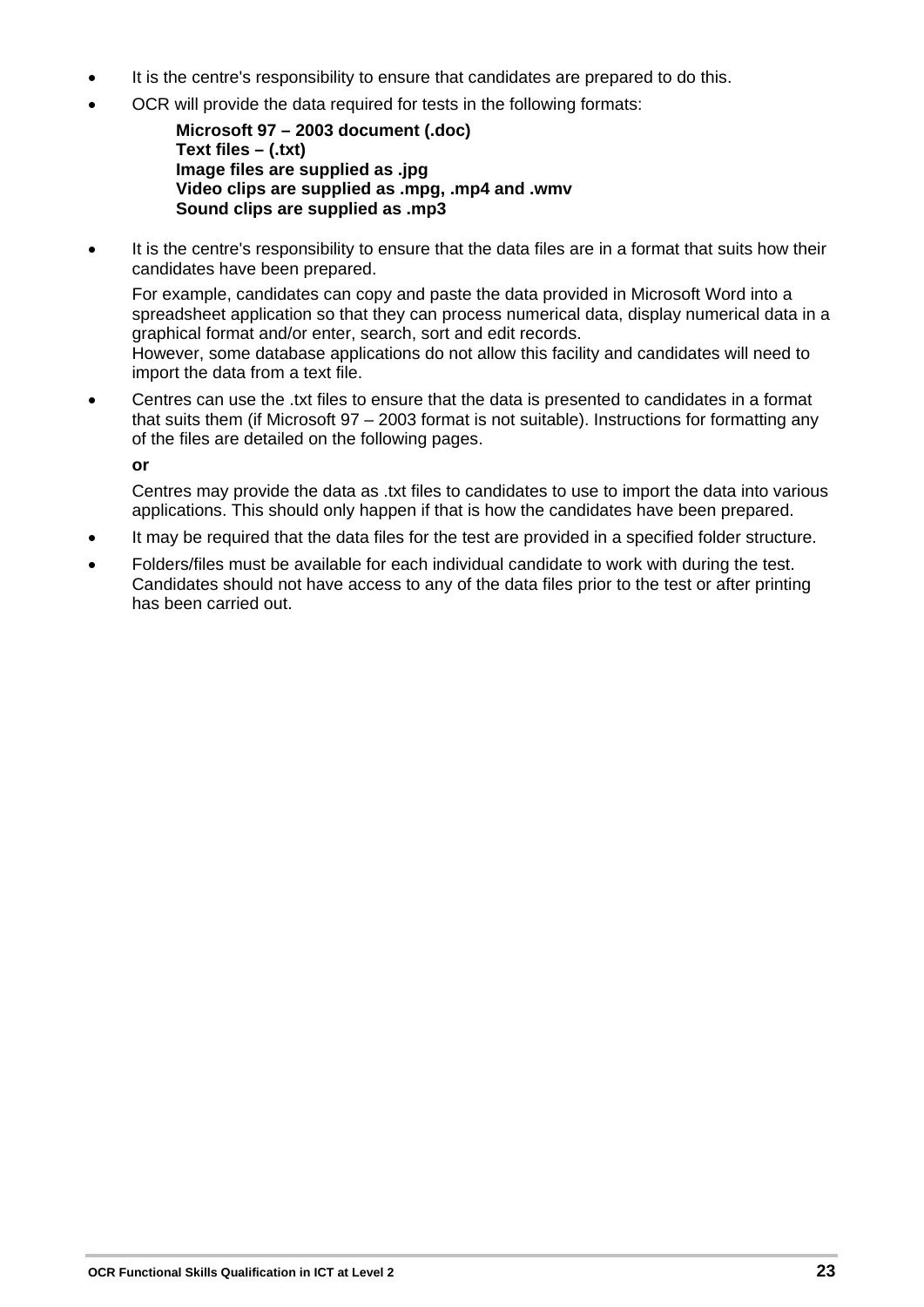#### **DATA FILES**

**Data files have been supplied for this test as follows.** 

| File name                  | <b>Format provided</b>                       |
|----------------------------|----------------------------------------------|
| march 2010 newsletter text | .doc (Microsoft Word 97-2003 format)<br>.txt |
| units sold 2008            | doc (Microsoft Word 97-2003 format)<br>.txt  |
| units sold 2009            | .doc (Microsoft Word 97-2003 format)<br>.txt |
| units sold 2010            | .doc (Microsoft Word 97-2003 format)<br>.txt |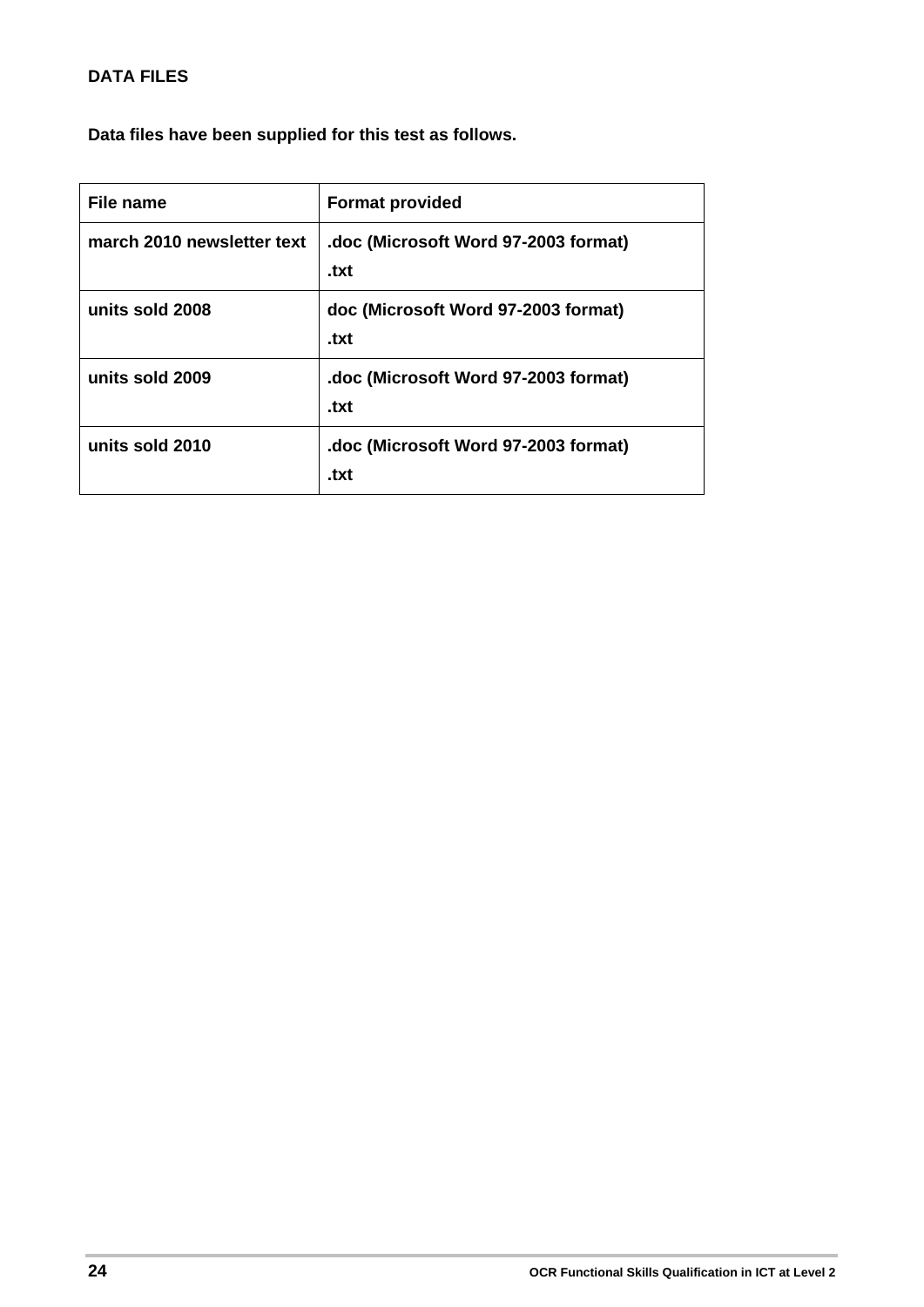#### **Top 5 Regions**

During January and February 2010 the sales department has been busy selling our products and we have been successful in securing a solid chunk of the market.

We would like to give special note to the 5 regions that have sold the most units this year so far. As can be seen from the chart their sales were good in January but are even better in February.

#### **Sales Target – 2% Increase**

We set ourselves an ambitious target for 2010. Our regional sales teams agreed to work towards a 2% increase in units sold each month. We now have the figures for January and February 2010. Most regions met the target but, as can be seen from the table, some regions struggled to meet the target. Better luck with the March figures.

#### **April 2010 Sales Conference**

As you are all aware our annual sales conference is taking place on 27-28 April 2010.

As previously advised it will take place in The Village Hotel, Coventry. As promised, here is a map showing the precise location of The Village Hotel in Coventry.

We hope to be joined by some of our colleagues from the Marketing Department to help us with our discussions about the way ahead for us.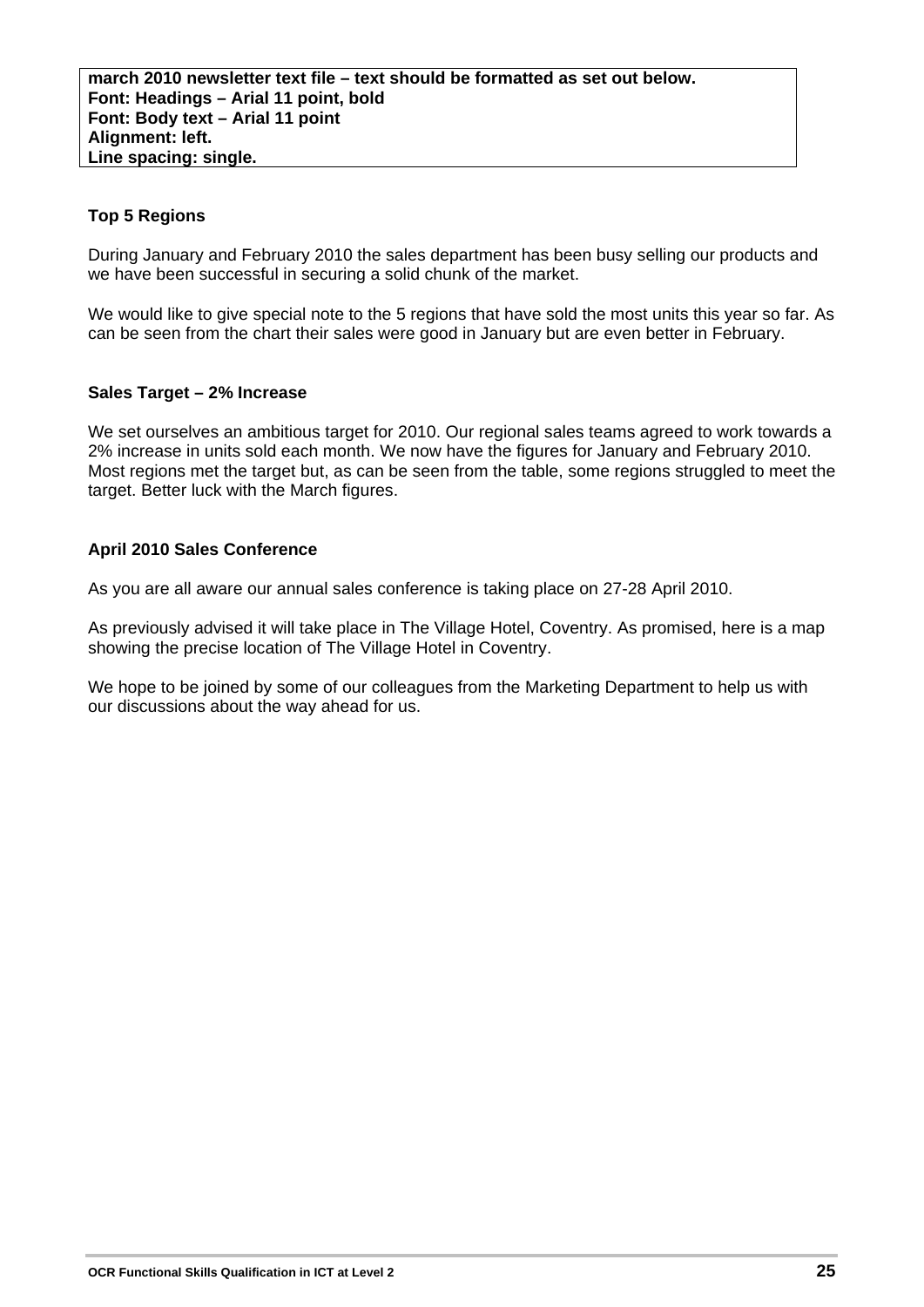#### **units sold 2008 file – text should be formatted in a table, as set out below. Font: Arial 11 point.**

**Alignment: as set out below.** 

**There should be no cell borders. (Cell borders are shown below for display only.)** 

| Units sold by Region in 2008 |         |          |       |       |      |      |      |      |      |      |      |      |
|------------------------------|---------|----------|-------|-------|------|------|------|------|------|------|------|------|
|                              |         |          |       |       |      |      |      |      |      |      |      |      |
| Region                       | January | February | March | April | May  | June | July | Aug  | Sep  | Oct  | Nov  | Dec  |
| <b>Tees</b>                  | 1252    | 1391     | 1442  | 1434  | 1451 | 1464 | 1397 | 1282 | 1325 | 1352 | 1401 | 1435 |
| Tyne and Wear                | 843     | 937      | 988   | 980   | 997  | 1010 | 828  | 760  | 803  | 830  | 879  | 990  |
| Cumbria                      | 763     | 848      | 899   | 891   | 908  | 921  | 952  | 873  | 916  | 943  | 992  | 903  |
| Cheshire                     | 1199    | 1333     | 1384  | 1376  | 1393 | 1406 | 1300 | 1193 | 1236 | 1263 | 1312 | 1378 |
| Manchester                   | 1044    | 1160     | 1211  | 1203  | 1220 | 1233 | 1515 | 1390 | 1433 | 1460 | 1509 | 1209 |
| Lancashire                   | 761     | 845      | 896   | 888   | 905  | 918  | 917  | 841  | 884  | 911  | 960  | 900  |
| Merseyside                   | 1076    | 1196     | 1247  | 1239  | 1256 | 1269 | 921  | 845  | 888  | 915  | 964  | 1244 |
| <b>East Yorkshire</b>        | 677     | 752      | 803   | 795   | 812  | 825  | 835  | 766  | 809  | 836  | 885  | 809  |
| North Yorkshire              | 437     | 486      | 537   | 529   | 546  | 559  | 532  | 488  | 531  | 558  | 607  | 548  |
| South Yorkshire              | 319     | 354      | 405   | 397   | 414  | 427  | 372  | 341  | 384  | 411  | 460  | 419  |
| <b>West Yorkshire</b>        | 1549    | 1721     | 1772  | 1764  | 1781 | 1794 | 2040 | 1872 | 1915 | 1942 | 1991 | 1759 |
| Derby and Notts              | 1427    | 1586     | 1637  | 1629  | 1646 | 1659 | 1875 | 1720 | 1763 | 1790 | 1839 | 1626 |
| Leicestershire               | 1296    | 1440     | 1491  | 1483  | 1500 | 1513 | 1475 | 1353 | 1396 | 1423 | 1472 | 1483 |
| Lincolnshire                 | 1758    | 1954     | 2005  | 1997  | 2014 | 2027 | 2024 | 1857 | 1900 | 1927 | 1976 | 1987 |
| <b>Herts</b>                 | 836     | 929      | 980   | 972   | 989  | 1002 | 929  | 852  | 895  | 922  | 971  | 982  |
| Shropshire                   | 503     | 558      | 609   | 601   | 618  | 631  | 533  | 489  | 532  | 559  | 608  | 619  |
| <b>West Midlands</b>         | 1118    | 1242     | 1293  | 1285  | 1302 | 1315 | 1263 | 1159 | 1202 | 1229 | 1278 | 1289 |
| East Anglia                  | 1190    | 1322     | 1373  | 1365  | 1382 | 1395 | 1349 | 1238 | 1281 | 1308 | 1357 | 1368 |
| Bedfordshire area            | 1667    | 1852     | 1903  | 1895  | 1912 | 1925 | 1915 | 1757 | 1800 | 1827 | 1876 | 1887 |
| Essex                        | 1512    | 1680     | 1731  | 1723  | 1740 | 1753 | 1732 | 1589 | 1632 | 1659 | 1708 | 1719 |
| Inner London                 | 2456    | 2729     | 2780  | 2772  | 2789 | 2802 | 2853 | 2617 | 2660 | 2687 | 2736 | 2747 |
| Outer London                 | 2602    | 2891     | 2942  | 2934  | 2951 | 2964 | 3026 | 2776 | 2819 | 2846 | 2895 | 2906 |
| <b>Berkshire</b>             | 1525    | 1695     | 1746  | 1738  | 1755 | 1768 | 1747 | 1603 | 1646 | 1673 | 1722 | 1733 |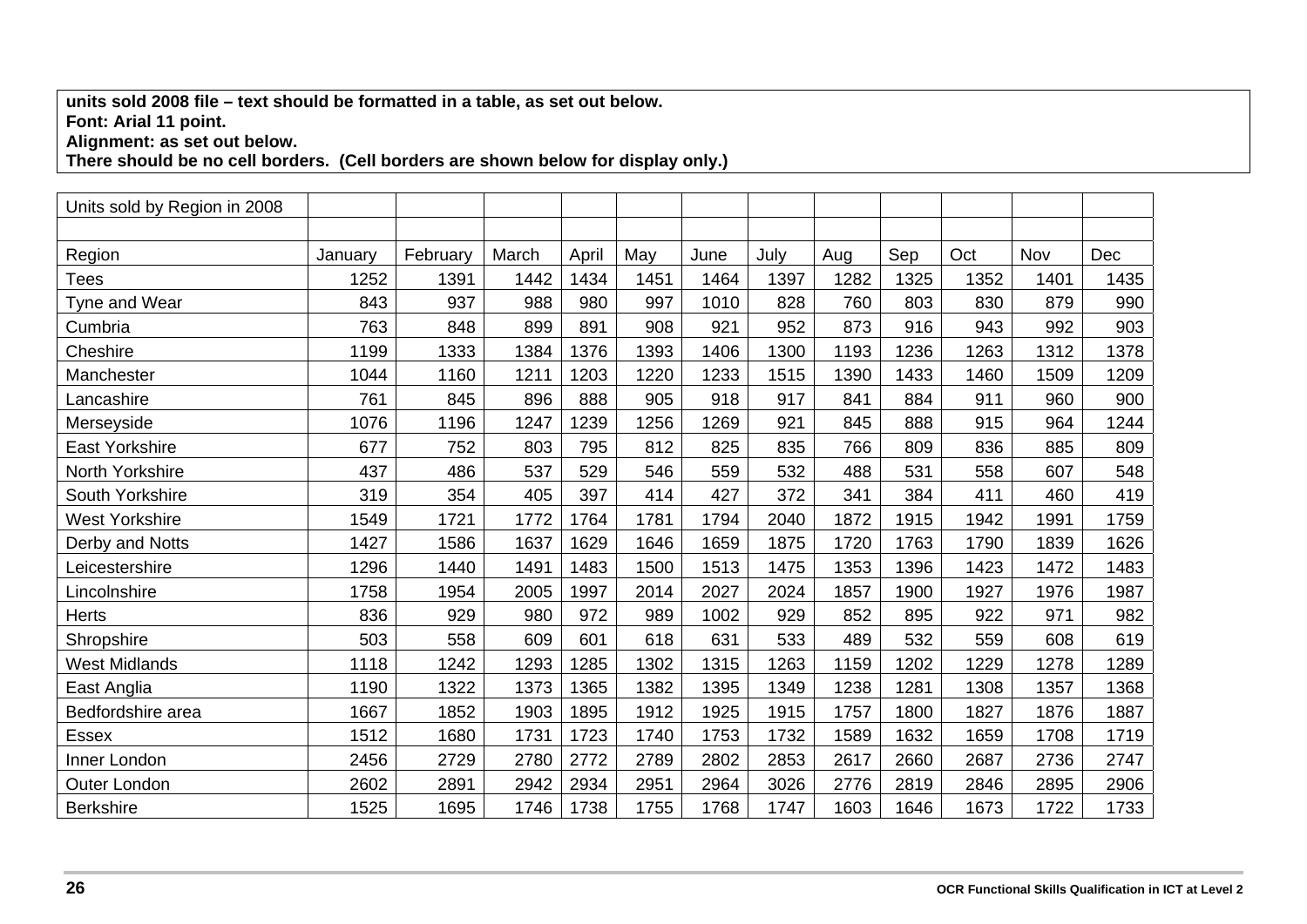| Surrey area             | 2729 | 3032 | 3083 | 3075 | 3092 | 3105 | 3176 | 2914 | 2957 | 2984 | 3033 | 3044 |
|-------------------------|------|------|------|------|------|------|------|------|------|------|------|------|
| Hampshire area          | 596  | 662  | 713  | 705  | 722  | 735  | 644  | 591  | 634  | 661  | 710  | 721  |
| Kent                    | 1421 | 1578 | 1629 | 1621 | 1638 | 1651 | 1623 | 1489 | 1532 | 1559 | 1608 | 1619 |
| <b>Bristol</b> area     | 1666 | 1851 | 1902 | 1894 | 1911 | 1924 | 1914 | 756  | 1799 | 1826 | 1875 | 1886 |
| Dorset area             | 956  | 1062 | 1113 | 105  | 1122 | 1135 | 1071 | 983  | 1026 | 1053 | 1102 | 1113 |
| Cornwall area           | 709  | 788  | 839  | 831  | 848  | 861  | 778  | 714  | 757  | 784  | 833  | 844  |
| Devon                   | 1096 | 1217 | 1268 | 260  | 1277 | 1290 | 1237 | 135  | 1178 | 1205 | 1254 | 1265 |
| <b>West Wales</b>       | 514  | 571  | 622  | 614  | 631  | 644  | 546  | 501  | 544  | 571  | 620  | 631  |
| East Wales              | 617  | 686  | 737  | 729  | 746  | 759  | 669  | 614  | 657  | 684  | 733  | 744  |
| <b>Eastern Scotland</b> | 826  | 917  | 968  | 960  | 977  | 990  | 917  | 841  | 884  | 911  | 960  | 971  |
| South Scotland          | 1524 | 1694 | 1745 | 737  | 1754 | 767  | 746  | 1602 | 1645 | 1672 | 1721 | 1732 |
| North Scotland          | 1105 | 1228 | 1279 | 1271 | 1288 | 1301 | 1248 | 145  | 1188 | 1215 | 1264 | 1275 |
| Highlands               | 385  | 428  | 479  | 471  | 488  | 501  | 393  | 361  | 404  | 431  | 480  | 491  |
| Northern Ireland        | 571  | 635  | 686  | 678  | 695  | 708  | 615  | 564  | 607  | 634  | 683  | 694  |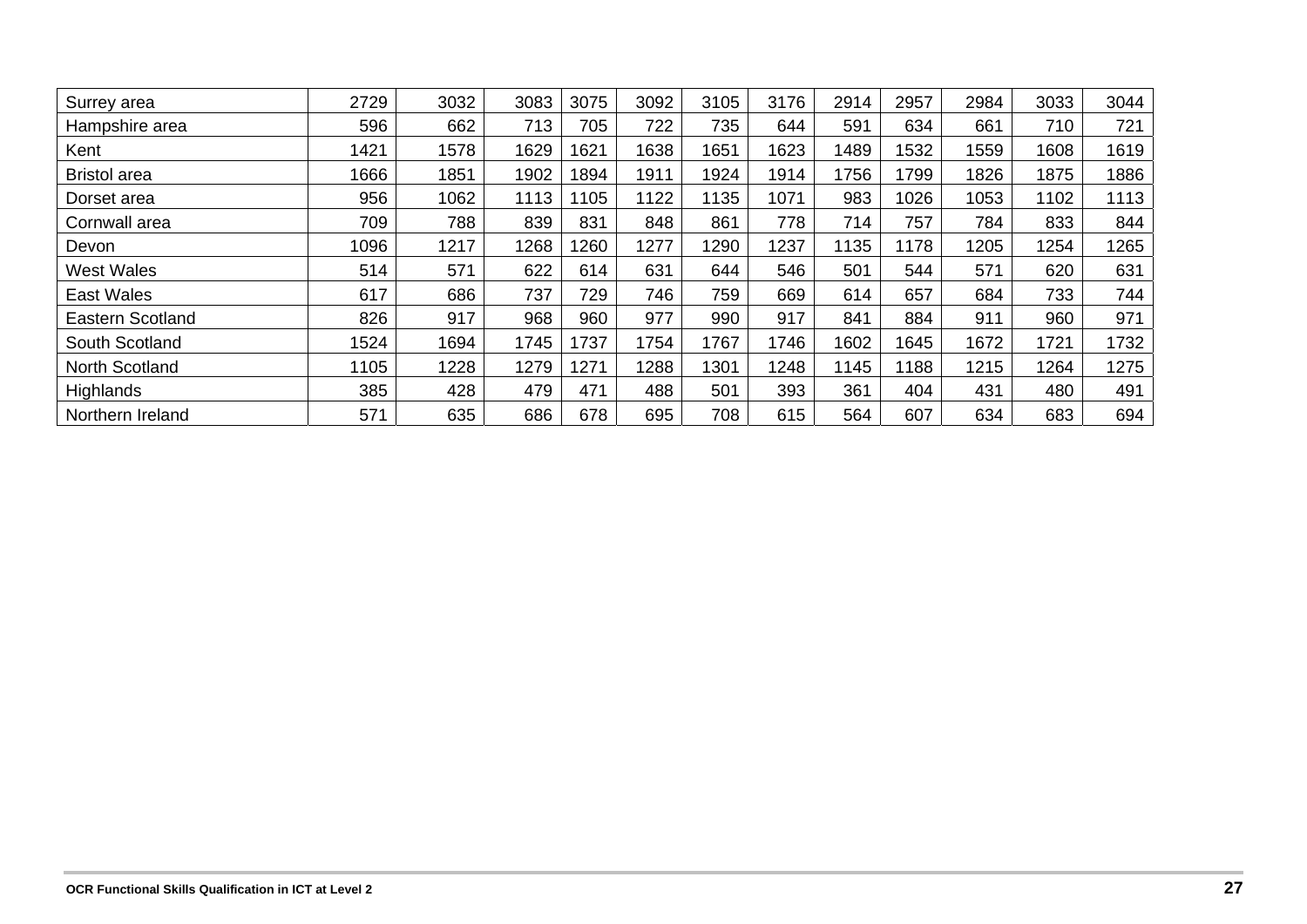#### **units sold 2009 file – text should be formatted in a table, as set out below. Font: Arial 11 point.**

**Alignment: as set out below.** 

**There should be no cell borders. (Cell borders are shown below for display only.)** 

| Units sold by Region in 2009 |         |          |       |       |      |      |      |      |      |      |      |      |
|------------------------------|---------|----------|-------|-------|------|------|------|------|------|------|------|------|
|                              |         |          |       |       |      |      |      |      |      |      |      |      |
| Region                       | January | February | March | April | May  | June | July | Aug  | Sep  | Oct  | Nov  | Dec  |
| <b>Tees</b>                  | 1194    | 1345     | 1216  | 1240  | 1233 | 1228 | 1249 | 1325 | 1232 | 1380 | 1369 | 1215 |
| Tyne and Wear                | 848     | 999      | 870   | 887   | 887  | 879  | 896  | 941  | 879  | 985  | 974  | 869  |
| Cumbria                      | 875     | 1026     | 897   | 915   | 914  | 906  | 924  | 971  | 907  | 1016 | 1005 | 896  |
| Cheshire                     | 1305    | 1456     | 1327  | 1354  | 1344 | 1340 | 1363 | 1449 | 1346 | 1507 | 1496 | 1326 |
| Manchester                   | 1171    | 1322     | 1193  | 1217  | 1210 | 1205 | 1226 | 1300 | 1209 | 1354 | 1343 | 1192 |
| Lancashire                   | 836     | 987      | 858   | 875   | 875  | 867  | 884  | 928  | 867  | 971  | 960  | 857  |
| Merseyside                   | 839     | 990      | 861   | 878   | 878  | 870  | 887  | 931  | 870  | 975  | 964  | 860  |
| <b>East Yorkshire</b>        | 770     | 921      | 792   | 808   | 809  | 800  | 817  | 855  | 800  | 896  | 885  | 791  |
| North Yorkshire              | 527     | 678      | 549   | 560   | 566  | 554  | 569  | 585  | 552  | 618  | 607  | 548  |
| South Yorkshire              | 398     | 549      | 420   | 428   | 437  | 424  | 437  | 442  | 420  | 471  | 460  | 419  |
| <b>West Yorkshire</b>        | 1738    | 1889     | 1760  | 1795  | 1777 | 1778 | 1804 | 1929 | 1787 | 2002 | 1991 | 1759 |
| Derby and Notts              | 1605    | 1756     | 1627  | 1660  | 1644 | 1643 | 1669 | 1782 | 1652 | 1850 | 1839 | 1626 |
| Leicestershire               | 1284    | 1435     | 1306  | 1332  | 1323 | 1319 | 1341 | 1425 | 1324 | 1483 | 1472 | 1305 |
| Lincolnshire                 | 1725    | 1876     | 1747  | 1782  | 1764 | 1764 | 1791 | 1915 | 1774 | 1987 | 1976 | 1746 |
| <b>Herts</b>                 | 845     | 996      | 867   | 884   | 884  | 876  | 893  | 938  | 876  | 982  | 971  | 866  |
| Shropshire                   | 528     | 679      | 550   | 561   | 567  | 556  | 570  | 586  | 553  | 619  | 608  | 549  |
| <b>West Midlands</b>         | 1114    | 1265     | 1136  | 1159  | 1153 | 1147 | 1168 | 1237 | 1151 | 1289 | 1278 | 1135 |
| East Anglia                  | 1183    | 1334     | 1205  | 1229  | 1222 | 1217 | 1238 | 1313 | 1221 | 1368 | 1357 | 1204 |
| Bedfordshire area            | 1638    | 1789     | 1660  | 1693  | 1677 | 1677 | 1702 | 1818 | 1685 | 1887 | 1876 | 1659 |
| Essex                        | 1491    | 1642     | 1513  | 1543  | 1530 | 1528 | 1552 | 1655 | 1535 | 1719 | 1708 | 1512 |
| Inner London                 | 2390    | 2541     | 2412  | 2460  | 2429 | 2436 | 2469 | 2653 | 2452 | 2747 | 2736 | 2411 |
| <b>Outer London</b>          | 2530    | 2681     | 2552  | 2603  | 2569 | 2578 | 2612 | 2808 | 2595 | 2906 | 2895 | 2551 |
| <b>Berkshire</b>             | 1503    | 1654     | 1525  | 1556  | 1542 | 1540 | 1565 | 1668 | 1548 | 1733 | 1722 | 1524 |
| Surrey area                  | 2650    | 2801     | 2672  | 2725  | 2689 | 2699 | 2734 | 2942 | 2717 | 3044 | 3033 | 2671 |
| Hampshire area               | 617     | 768      | 639   | 652   | 656  | 645  | 661  | 685  | 644  | 721  | 710  | 638  |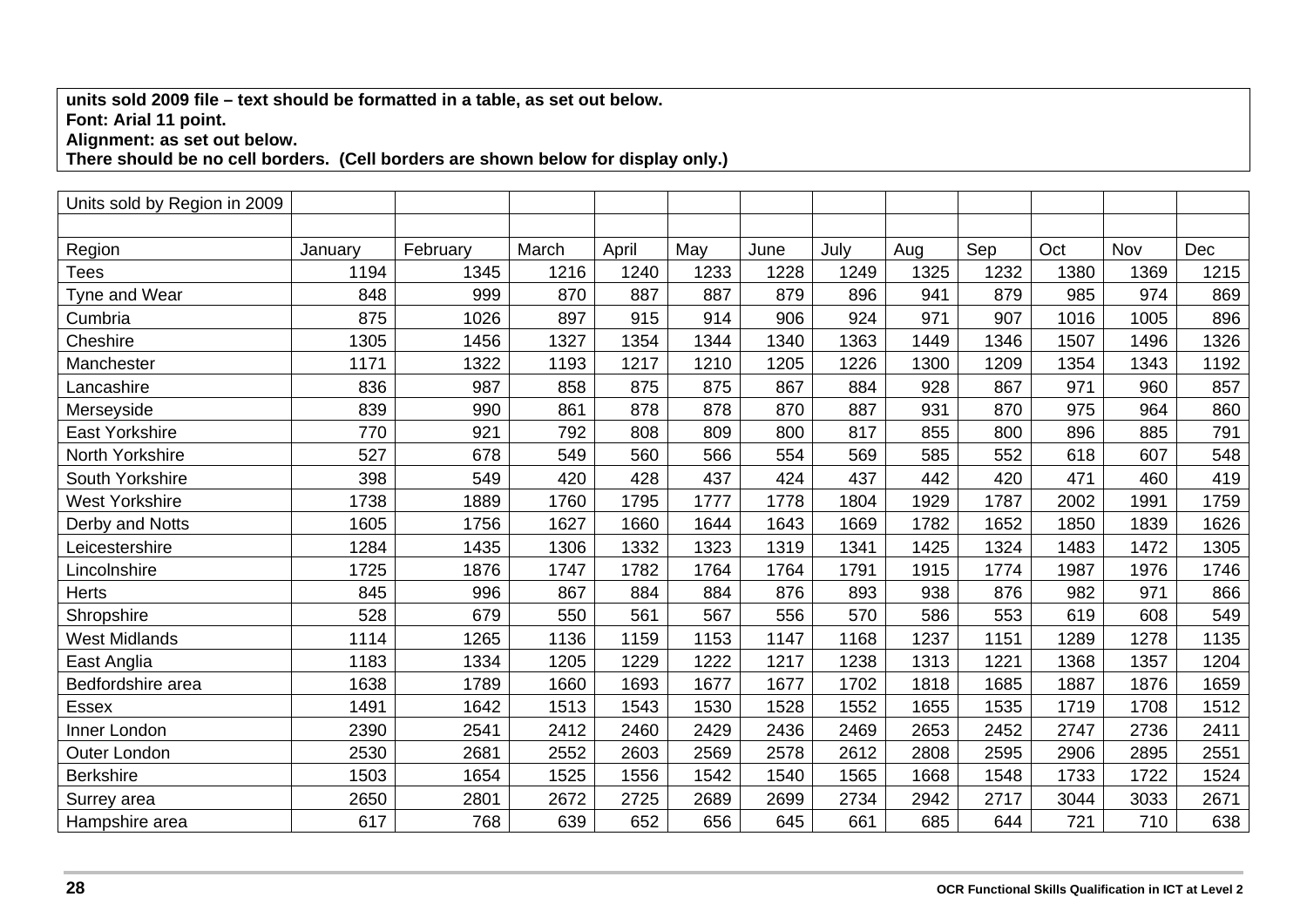| Kent                    | 1403 | 1554 | 1425 | 1454 | 1442 | 1439 | 1463 | 1557 | 1446 | 1619 | 1608 | 1424 |
|-------------------------|------|------|------|------|------|------|------|------|------|------|------|------|
| <b>Bristol</b> area     | 1637 | 1788 | 1659 | 1692 | 1676 | 1676 | 1701 | 1817 | 1684 | 1886 | 1875 | 1658 |
| Dorset area             | 960  | 1111 | 982  | 1002 | 999  | 992  | 1011 | 1066 | 994  | 1113 | 1102 | 981  |
| Cornwall area           | 725  | 876  | 747  | 762  | 764  | 754  | 771  | 805  | 754  | 844  | 833  | 746  |
| Devon                   | 1093 | 1244 | 1115 | 1137 | 1132 | 126  | 146  | 1213 | 1129 | 1265 | 1254 | 1114 |
| <b>West Wales</b>       | 538  | 689  | 560  | 571  | 577  | 566  | 580  | 597  | 563  | 631  | 620  | 559  |
| East Wales              | 637  | 788  | 659  | 672  | 676  | 666  | 681  | 707  | 664  | 744  | 733  | 658  |
| <b>Eastern Scotland</b> | 836  | 987  | 858  | 875  | 875  | 867  | 884  | 928  | 867  | 971  | 960  | 857  |
| South Scotland          | 1502 | 1653 | 1524 | 1554 | 1541 | 1539 | 1563 | 1667 | 1546 | 1732 | 1721 | 1523 |
| North Scotland          | 1102 | 1253 | 1124 | 1146 | 1141 | 135  | 155  | 1223 | 1138 | 1275 | 1264 | 1123 |
| Highlands               | 416  | 567  | 438  | 447  | 455  | 442  | 456  | 462  | 439  | 491  | 480  | 437  |
| Northern Ireland        | 593  | 744  | 615  | 627  | 632  | 621  | 636  | 658  | 619  | 694  | 683  | 614  |